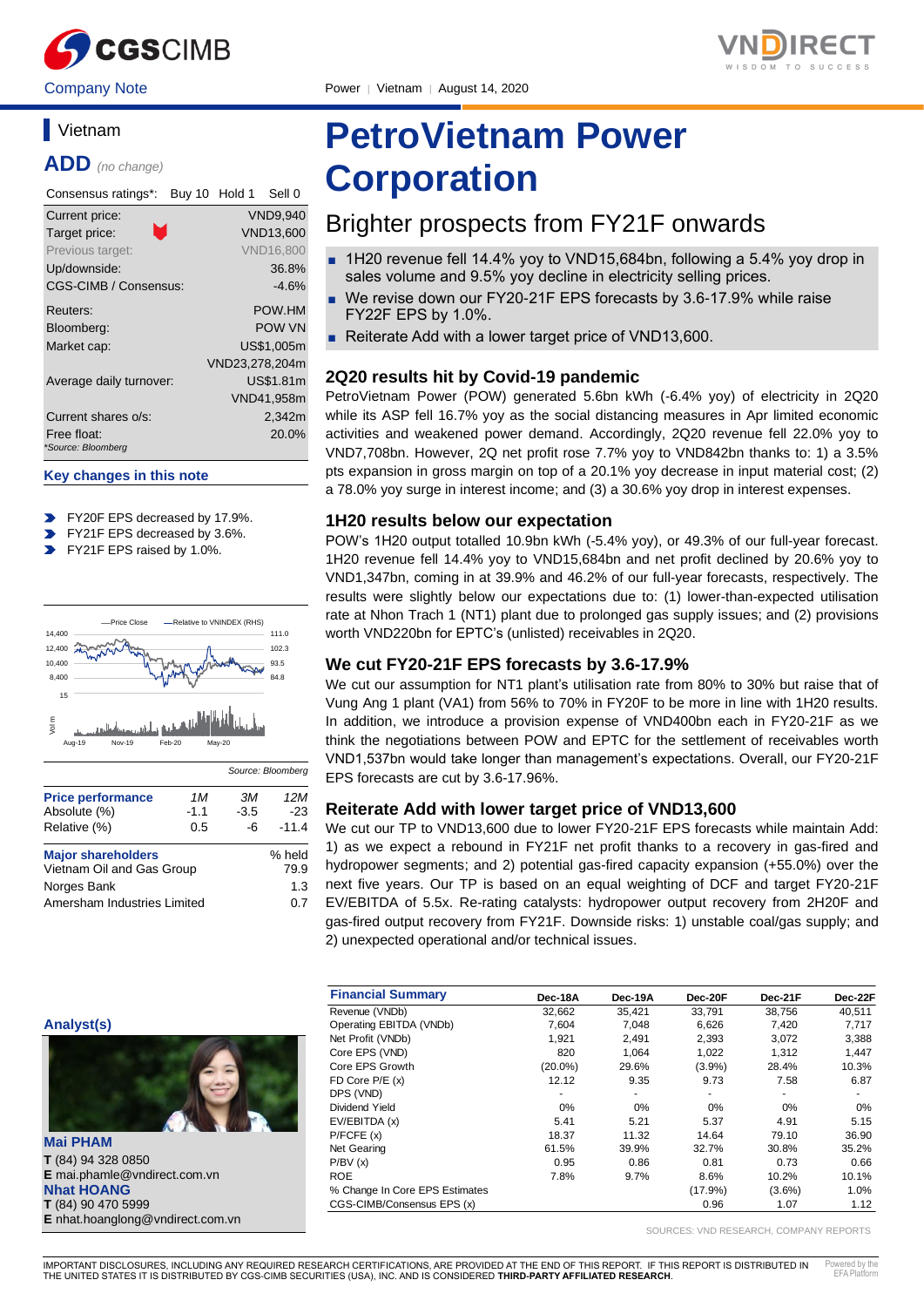



# Brighter prospects from FY21F onwards

# **1H20 results hurt by the Covid-19 pandemic**

In 2Q20, POW generated 5.6bn kWh (-6.4% yoy) of electricity while revenue fell 22.0% yoy to VND7,708bn as social distancing measures weakened electricity demand and selling prices. Vietnam's total electricity consumption in 2Q20 grew only 2.2% yoy, far below the 9.9% yoy increase in 2Q19. Meanwhile, the 2Q20 electricity price in the competitive generation market (CGM) fell 22.5% yoy due to weaker demand and a much lower capacity add-on (CAN) price stipulated for FY20F (average VND63.5/kWh, down 55% from the VND140.9/kWh level in FY19).

However, 2Q20 net profit rose 7.7% yoy to VND842bn thanks to: (1) a 20.1% decline in input material costs (gas price, diesel oil, fuel oil price), which helped boost gross profit margin by 3.5% pts yoy; (2) a 126.9% yoy surge in financial income following a 78.0% yoy jump in 2Q20 interest income and a 77.0% yoy surge in FX gains; and (3) a 38.0% yoy decline in financial expenses as interest payments declined by 30.6% yoy. Note that POW made VND220bn in provisions for EPTC's (unlisted) bad debt in 2Q, following a VND403bn provision made for the same debt in 4Q19.

| Figure 1: 2Q20 and 1H20 results comparison |             |             |            |                  |                  |               |                                         |                                                                                                                     |
|--------------------------------------------|-------------|-------------|------------|------------------|------------------|---------------|-----------------------------------------|---------------------------------------------------------------------------------------------------------------------|
| FYE DEC (VNDbn)<br>Output (m kWh)          | <b>2Q20</b> | <b>2Q19</b> | yoy%       | 1H <sub>20</sub> | 1H <sub>19</sub> | yoy%          | $%$ of<br>our<br><b>FY20</b><br>forecas | Comment                                                                                                             |
|                                            |             |             |            |                  |                  |               |                                         |                                                                                                                     |
| POW                                        | 5,636       | 6,020       | $-6.4%$    | 10,903           | 11,523           | $-5.4%$       | 49.3%                                   |                                                                                                                     |
| Gas-fired                                  | 3,281       | 4,397       | $-25.4%$   | 6,595            |                  | 8,407 -21.6%  | 43.8%                                   | Due to gas supply shortage from block 6.1 & 11.2                                                                    |
|                                            |             |             |            |                  |                  |               |                                         | The plants are refilling water to the prescribed water level. 1H is usually low season for                          |
| Hydropower                                 | 181         | 223         | $-19.0%$   | 285              | 483              | $-40.9%$      |                                         | 23.2% POW's hydropower plants                                                                                       |
| Coal-fired                                 | 2,174       | 1,399       | 55.4%      | 4,023            | 2,633            | 52.8%         |                                         | Sufficient coal supply of 2.1m tons from Vinacomin & Dong Bac Group, complete<br>68.8% 108% vs. the company's plan. |
|                                            |             |             |            |                  |                  |               |                                         | Due to: 1) Lower contribution from Nhon Trach 1, which has highest ASP among                                        |
| ASP, dong/kWh                              | 1,368       | 1,641       | $-16.7%$   | 1,438            | 1,589            | $-9.5%$       |                                         | POW's power plants, and 2) the average 2Q20 CGM price fell 22.5% yoy                                                |
|                                            |             |             |            |                  |                  |               |                                         |                                                                                                                     |
| Revenue                                    | 7,708       | 9,880       | $-22.0%$   | 15,684           | 18,315 -14.4%    |               | 39.9%                                   |                                                                                                                     |
|                                            |             |             |            |                  |                  |               |                                         | Due to a 11.9% lower gas input price thanks to a significant fall yoy of Brent oil price                            |
| <b>COGS</b>                                | 6,372       | 8,514       | $-25.2%$   | 13,327           | 15,638 -14.8%    |               |                                         | 40.0% in 1H20, average at US\$42.1/barrel (-36.3% yoy).                                                             |
| Gross profit                               | 1,337       | 1,365       | $-2.1%$    | 2,356            |                  | 2,678 -12.0%  |                                         | Plummeting earnings from hydropower and NT1 plants outweighing a strong recovery<br>39.8% from VA1                  |
| Gross profit margin (%)                    | 17.3%       | 13.8%       | $+3.5$ pts | 15.0%            | 14.6%            | 0.4pts        |                                         | Due to: 20.1% yoy drop in input material cost (gas, diesel oil and fuel oil price)                                  |
|                                            |             |             |            |                  |                  |               |                                         | A VND220bn provision expense recorded in 2Q20, relating VND1,537bn of bad debt                                      |
| SG&A expenses                              | 434         | 229         | 89.3%      | 516              | 351              | 47.0%         |                                         | 43.8% from EVN/EPTC                                                                                                 |
| EBIT (VNDbn)                               | 903         | 1,136       | $-20.5%$   | 1,840            | 2,327            | $-20.9%$      | 38.8%                                   |                                                                                                                     |
|                                            |             |             |            |                  |                  |               |                                         |                                                                                                                     |
| Financial income                           | 274         | 121         | 126.9%     | 290              | 222              | 30.7%         | 167.1%                                  | Due to: 78% yoy higher interest income, 77% yoy higher FX gain in 2Q20                                              |
|                                            |             |             |            |                  |                  |               | 53.4%                                   | Thanks to a 30.6% yoy reduction in interest payment                                                                 |
| Financial expenses                         | 243         | 392         | $-38.0%$   | 583              |                  | 715 - 18.4%   |                                         |                                                                                                                     |
| Net financial income/(expense)             | 31          | (271)       | $-111.4%$  | (293)            |                  | (493) -40.6%  |                                         |                                                                                                                     |
| Pre-tax profit                             | 923         | 866         | 6.6%       | 1,537            |                  | 1,870 -17.8%  | 39.4%                                   |                                                                                                                     |
|                                            |             |             |            |                  |                  |               |                                         |                                                                                                                     |
| Pre-tax profit margin (%)                  | 12.0%       | 8.8%        | $+3.2$ pts | 9.8%             |                  | 10.2% -0.4pts |                                         |                                                                                                                     |
| Net profit                                 | 842         | 782         | 7.7%       | 1,347            |                  | 1,698 -20.6%  |                                         | Net gain in financial income in 2Q20 outweighted the provision expenses of<br>46.2% VND220bn                        |
|                                            |             |             |            |                  |                  |               |                                         |                                                                                                                     |
| Net profit margin (%)                      | 10.9%       | 7.9%        | $+3pts$    | 8.6%             |                  | 9.3% - 0.7pts |                                         |                                                                                                                     |
|                                            |             |             |            |                  |                  |               |                                         | SOURCES: VND RESEARCH, COMPANY REPORTS                                                                              |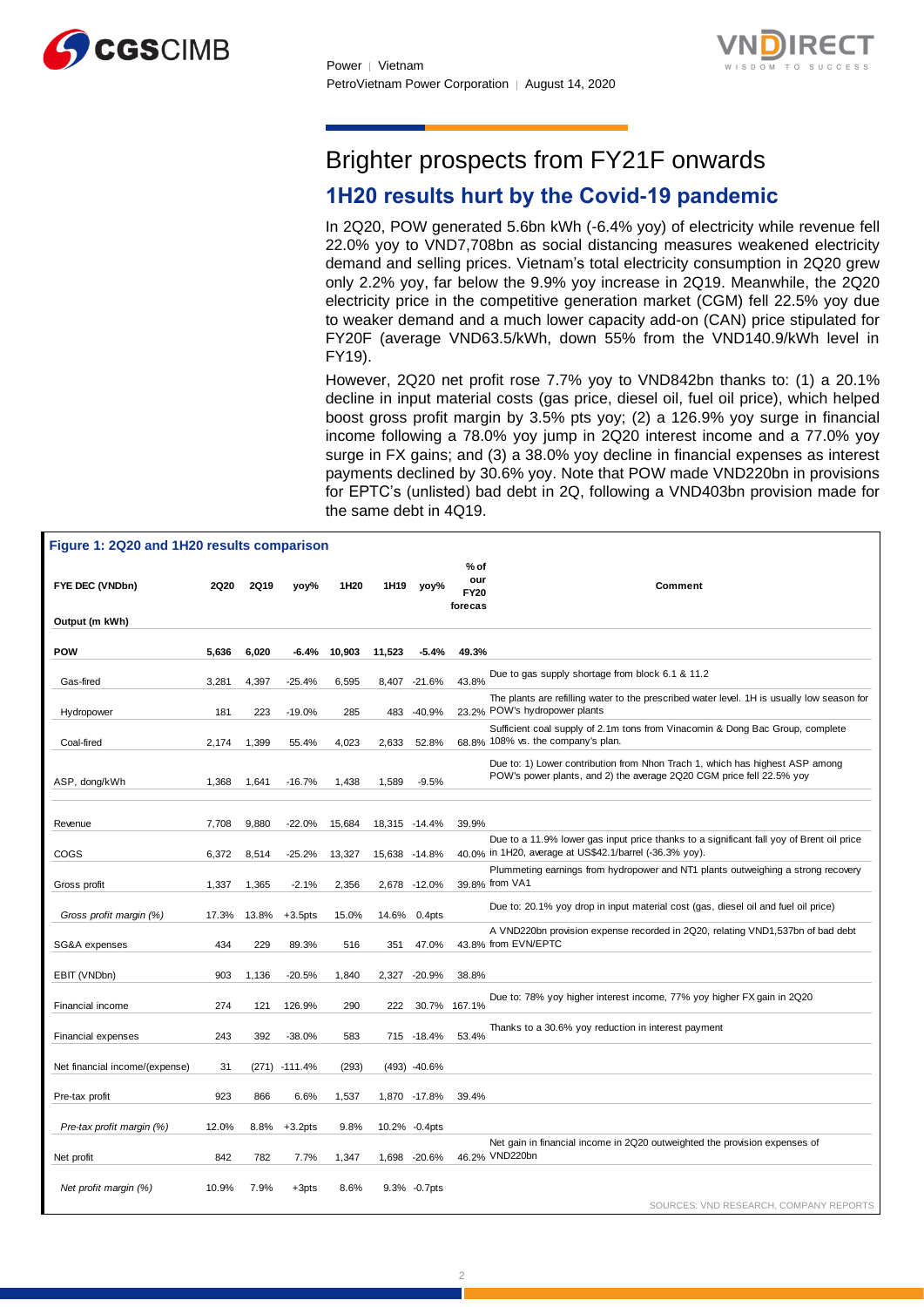

For 1H20, POW's revenue and net profit fell to VND15,684bn (-14.4% yoy) and VND1,347bn (-20.6% yoy), respectively, on the back of a slight contraction in electricity volume (-5.4% yoy), a 9.5% drop in selling prices, and the VND220bn provision expenses in 2Q. 1H net profit made up 46.2% of our full-year forecast, which we consider below expectations as we did not take into account the provision expenses in our valuation model.



# **2H20F outlook and earnings revision**

# **We expect coal-fired power to remain highly utilised in 2H20F**  $\blacktriangleright$

In 7M20, the system's coal-fired power generation recorded an increase of 14.5% yoy while gas-fired and hydropower volumes declined by 15.4% and 20.5% yoy respectively. In that context, Vung Ang 1's electricity volume jumped 53.4% yoy in 7M and completed 73.5% of the company's guidance on the back of stable coal supplies from Vinacomin. Meanwhile, POW's gas-fired and hydropower segments reported volume declines of 19.9% and 34.4% yoy, respectively.

We expect the Vung Ang 1 plant to remain highly utilised in 2H20F, as we think the gas supply shortage would not be fully resolved until the Sao Vang field comes into operation (expected in early-FY21F). In FY21F, the contribution of coal-fired power would likely fall as gas-fired utilisation returns to normal, while increasing chances of a La Nina towards end-2020F (est. 50-55% by the US's National Oceanic and Atmospheric Administration) could trigger a recovery in the hydropower segment.

To better reflect 1H20 results, we increase our FY20F forecast for Vung Ang 1's (VA1) utilisation rate by 14% pts to 70%, while trimming those for Nhon Trach 1 and hydropower plants to 30% and 31%, respectively. This already takes into account a recovery in Nhon Trach 1's utilisation rate in 2H20F, following higher contracted volume (Qc) set by Vietnam Electricity (EVN), and a rebound in the hydropower segment in 3Q (Hua Na) and 4Q (Dakdrinh) as the plants approach their peak (rainy) season.

For FY21-22F, we also revise VA1's average utilisation rate upwards to 60.0% as we think the plant could maintain a more stable performance after its first few years of operation (2015-2017) and as its coal supply would be more secure thanks to self-import activities in case the supplier Vinacomin fails to supply the material, as was the case in FY19.

# **We lower our FY20-22F Brent crude price assumption by 30.8%-13.6%**

Following the oil price crash in Apr 2020, we lower our Brent oil price forecasts for FY20-22F by 30.8%-13.6% to US\$45-57/bbl. This leads to a downward revision in our FY20F average gas input prices by 17.0%. The lower gas input price only benefits POW to a certain extent, due to lower-than-average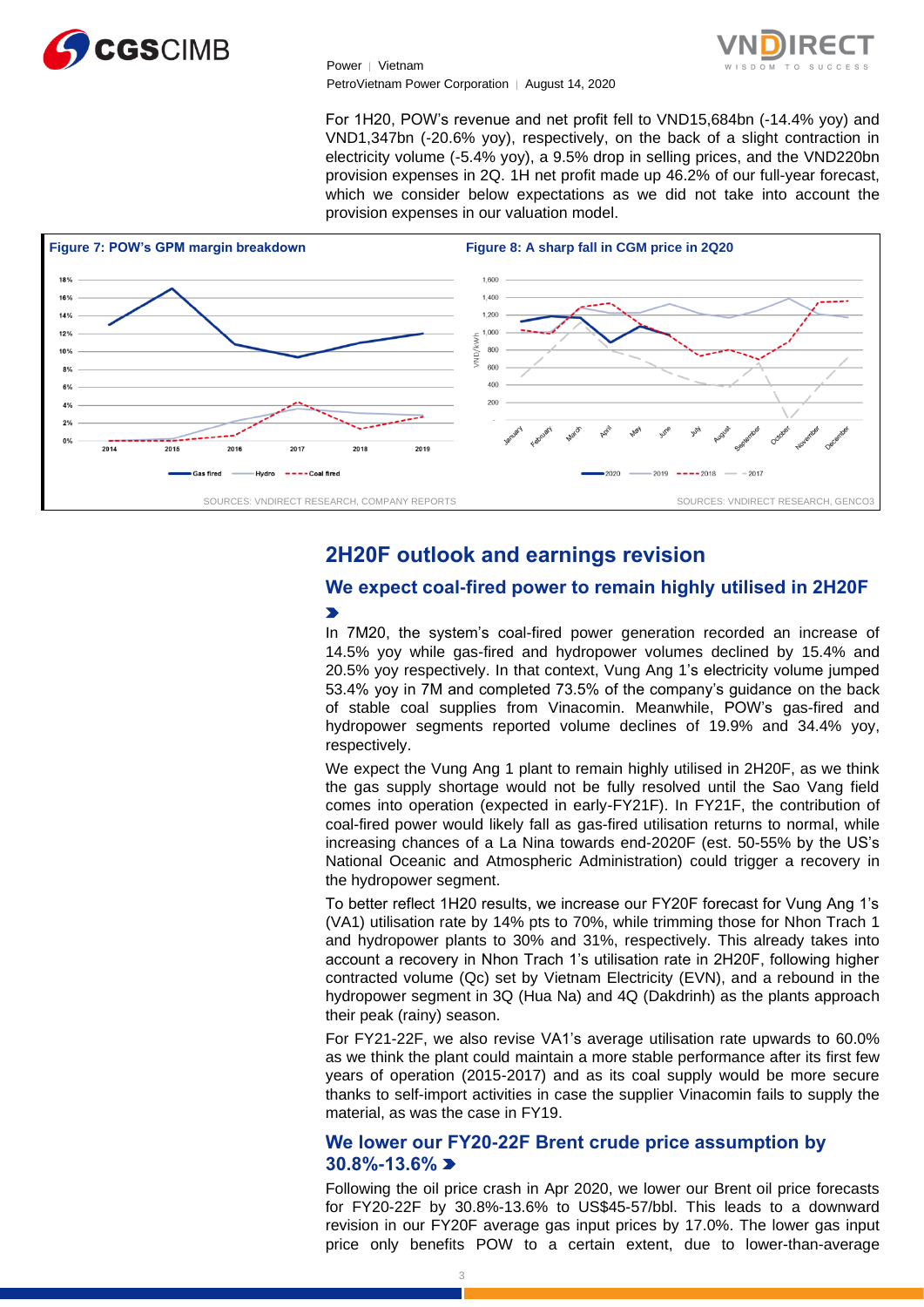



contribution of gas-fired plants in POW's FY20F results while the adjustments in gas input price could also lead to a downward revision in selling prices, according to the power purchasing agreement (PPA) contracts.

From FY21F onwards, we expect the Sao Vang gas field would raise POW's average gas cost, as the wellhead price of this field (used as the floor price) is US\$6.99/mmbtu, much higher than the current gas input price of the plants (est. US\$3.69/mmbtu, excluding transportation tariff). By incorporating this into our model, the effect of the downward revision in FY21-22F gas input price is diminished.

# **EPTC's bad debt collection could take time to materialise**

In the 2020 Annual General Meeting, management was quite confident of reaching an agreement on EPTC's payment of its VND1,537bn receivables. However, we see no signs of this payment being made this year; therefore, we cautiously incorporate a VND400bn provision expense each in FY20F and FY21F general and administration expenses. By end-2Q20, POW had booked VND623bn of provision expenses for these receivables.

In addition, we also adjust our SG&A expense (excluding provision)/revenue ratio for FY20-22F down to 2.0%, taking into account the company's efforts to cut costs. 1H20 SG&A (excluding provision)/revenue ratio was only 1.9%.

|                              |           | 2020F      |             |           | 2021F      |            |           | 2022F      |            |
|------------------------------|-----------|------------|-------------|-----------|------------|------------|-----------|------------|------------|
| Output (m kWh)               | Old       | <b>New</b> | %change     | Old       | <b>New</b> | %change    | Old       | <b>New</b> | %change    |
| <b>POW</b>                   | 22,128    | 21,338     | $-3.6%$     | 22,347    | 22,529     | 0.8%       | 21,615    | 22,597     | 4.5%       |
| Gas-fired                    | 15,051    | 13,140     | $-12.7%$    | 15,348    | 14,992     | $-2.3%$    | 14,890    | 15,060     | 1.1%       |
| Utilisation rate (%)         | 64%       | 56%        | $-8.0$ pts  | 65%       | 63%        | $-1.5$ pts | 63%       | 64%        | $+0.7$ pts |
| Hydropower                   | 1,227     | 840        | $-31.6%$    | 1,224     | 1,230      | 0.5%       | 1,224     | 1,230      | 0.5%       |
| Utilisation rate (%)         | 45.9%     | 31.4%      | $-14.5$ pts | 45.8%     | 46.0%      | $+0.2pts$  | 45.8%     | 46.0%      | $+0.2pts$  |
| Coal-fired                   | 5,850     | 7,358      | 25.8%       | 5,775     | 6,307      | 9.2%       | 5,500     | 6,307      | 14.7%      |
| Utilisation rate (%)         | 56%       | 70%        | $+14.3pts$  | 55%       | 60%        | $+5.1pts$  | 52%       | 60%        | $+7.7pts$  |
| ASP, VND/kWh                 | 1,721     | 1,536      | $-10.7%$    | 1782      | 1,669      | $-6.4%$    | 1816      | 1,739      | $-4.2%$    |
| Gas input price (US\$/mmbtu) | 7.8       | 6.5        | $-17.0%$    | 7.9       | 7.84       | $-0.8%$    | 8.0       | 8.2        | 1.6%       |
| Unit: VNDbn, other noted     |           |            |             |           |            |            |           |            |            |
| Revenue                      | 39,260    | 33,791     | $-13.9%$    | 41,050    | 38,756     | $-5.6%$    | 40,460    | 40,511     | 0.1%       |
| COGS                         | (33, 335) | (28, 743)  | $-13.8%$    | (34, 993) | (32, 815)  | $-6.2%$    | (34, 357) | (34, 273)  | $-0.2%$    |
| Gross profit                 | 5,925     | 5,048      | $-14.8%$    | 6,057     | 5,941      | $-1.9%$    | 6,103     | 6,237      | 2.2%       |
| Gross profit margin (%)      | 15.1%     | 14.9%      | $-0.2pts$   | 14.8%     | 15.3%      | $+0.6pts$  | 15.1%     | 15.4%      | $+0.3pts$  |
| SG&A                         | (1, 178)  | (1,076)    | $-8.7%$     | (1, 171)  | (1, 175)   | 0.4%       | (1, 168)  | (1, 175)   | 0.6%       |
| <b>EBIT</b>                  | 4,747     | 3,972      | $-16.3%$    | 4,887     | 4,766      | $-2.5%$    | 4,936     | 5,063      | 2.6%       |
| Pre-tax profit               | 3,905     | 3,203      | $-18.0%$    | 4,260     | 4,108      | $-3.6%$    | 4,524     | 4,567      | 1.0%       |
| Net profit                   | 2,916     | 2,393      | $-17.9%$    | 3,185     | 3,072      | $-3.6%$    | 3,356     | 3,388      | 1.0%       |
| EPS (VND/share)              | 1,245     | 1,022      | $-17.9%$    | 1,360     | 1,312      | $-3.6%$    | 1,433     | 1,447      | 1.0%       |

# **Earnings revision**

SOURCES: VND RESEARCH, COMPANY REPORTS

# **Short update on the progress of investment projects**

• POW announced to approve the plan to establish a new subsidiary PetroVietnam Power Renewable Energy JSC (PVPower REC) on 12 Aug. The registered charter capital is VND60bn, in which POW will contribute 51%, equivalent to VND30.6bn. POW targets its renewable energy capacity to reach 55MW in 2025 (accounting for 1% POW's total capacity) and 855MW in 2035 (accounting for 9% POW's total capacity). Initially, some projects like floating solar system in Hua Na and Dakrinh's hydropower dams or rooftop solar in thermal power plants are under consideration. Given the small capacity of 55MW in the next five years, we think this is only a testing phase for POW and we expect no major contribution from the renewable segment to POW's total business results in the coming years.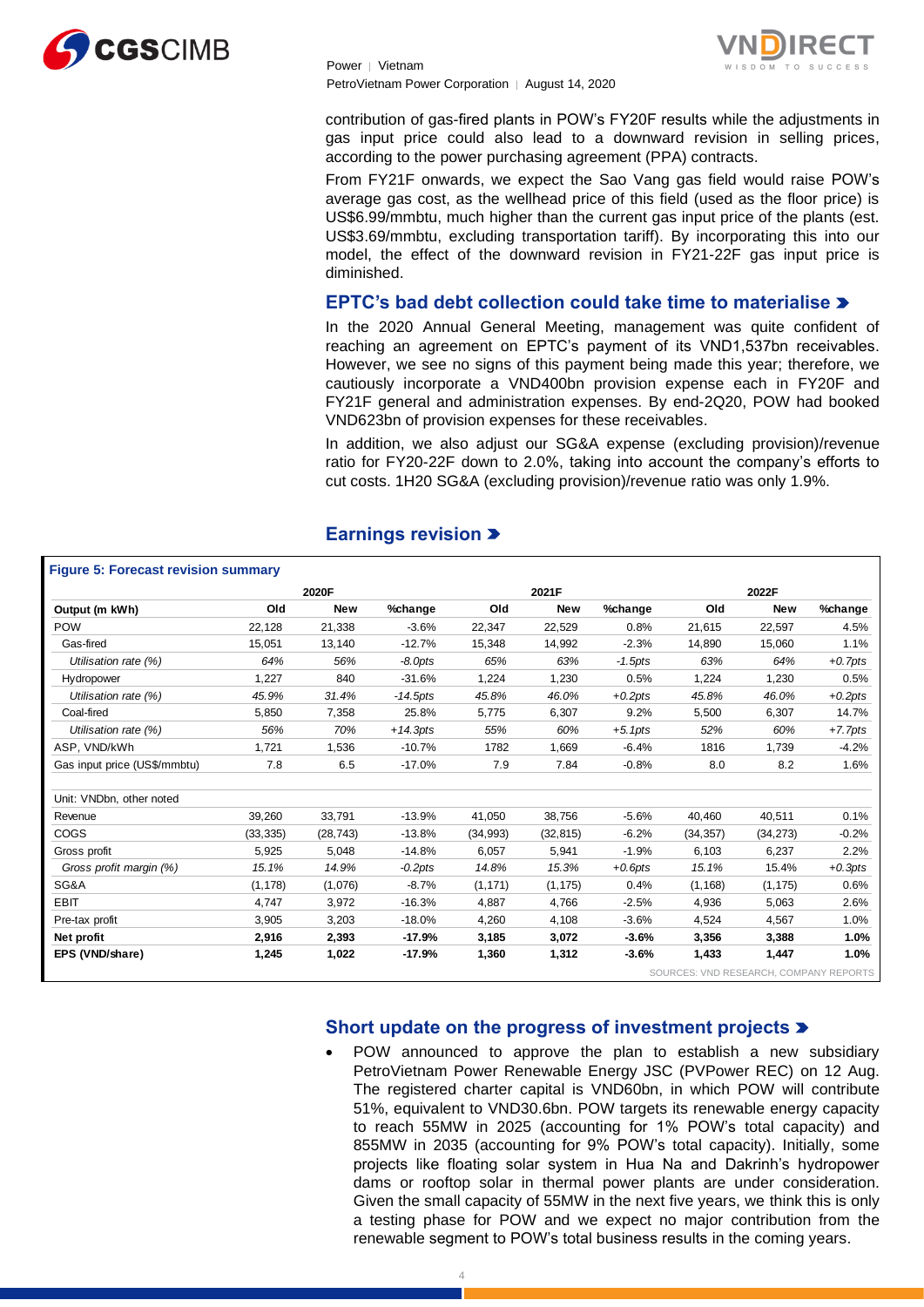



- Nhon Trach 3 & 4 (1,300-1,760MW) LNG-based power plant: On 14 Jul, POW and EVN signed an agreement on the connection of NT3 and NT4 plants to national load system. Currently, the company is preparing the plan to select the EPC contractor, arranging capital and negotiating the gas supply agreement (GSA) and PPA contracts.
- Ca Mau 3 (1,500MW) gas-fired power plant: POW is working with the Ministry of Trade (MOIT), People's Committee of Kien Giang and Ca Mau provinces to add Ca Mau 3 project to the National Power Development Plan and LNG Nam Du Port Warehouse (1.2m tons LNG/year) to Vietnam Gas Industry Development plan.
- Quang Ninh gas-fired power plant: POW is working with related ministries and agencies to get comments on the project, at the same time coordinating with Colavi (the consulting company) to prepare explanations and finalise documents according to the opinions of the ministries.

# **Reiterate Add with lower target price of VND13,600**

We lower our target price to VND13,600 due to the downward revision in our FY20-21F EPS forecasts. Our target price is based on an equal weighting of DCF valuation and target FY20-21F EV/EBITDA of 5.5x. We maintain Add: 1) as we expect a rebound in FY21F net profit thanks to a recovery in gas-fired and hydropower segments (which command higher gross margins); and (2) the potential gas-fired capacity expansion (+55.0%) over the next five years. POW's share price is down 15.7% YTD, mainly due to the recent new Covid-19 cases in good opportunity for investors to accumulate the stock.

|                                                           |                | the country which caused a sell-off in the Vietnam stock market; we think it is a<br>good opportunity for investors to accumulate the stock. |         |                                        |          |  |  |  |  |
|-----------------------------------------------------------|----------------|----------------------------------------------------------------------------------------------------------------------------------------------|---------|----------------------------------------|----------|--|--|--|--|
| Figure 6: DCF valuation – summary of free cash flow (FCF) |                |                                                                                                                                              |         |                                        |          |  |  |  |  |
|                                                           | 2019           | 2020F                                                                                                                                        | 2021F   | 2022F<br>$^{\prime\prime}$             | 2030F    |  |  |  |  |
| <b>EBITDA</b>                                             | 7,048          | 6,626                                                                                                                                        | 7,420   | 7,717                                  | 8,032    |  |  |  |  |
| (-) Depreciation and Amortisation                         | (3, 132)       | (2,654)                                                                                                                                      | (2,654) | (2,654)                                | (1,960)  |  |  |  |  |
| <b>EBIT</b>                                               | 3,917          | 3,972                                                                                                                                        | 4,766   | 5,063                                  | 6,071    |  |  |  |  |
| $(-)$ Tax                                                 | (307)          | (602)                                                                                                                                        | (716)   | (794)                                  | (1, 214) |  |  |  |  |
| Tax rate (%)                                              | $\blacksquare$ | 0                                                                                                                                            | 0       | 0                                      | 0        |  |  |  |  |
| <b>EBIAT</b>                                              | 3,609          | 3,370                                                                                                                                        | 4,050   | 4,268                                  | 4,857    |  |  |  |  |
| (+) Depreciation and Amortisation                         | 3,132          | 2,654                                                                                                                                        | 2,654   | 2,654                                  | 1,960    |  |  |  |  |
| (+) (Increase)/Decrease in net working capital            | 2,057          | (94)                                                                                                                                         | (290)   | 556                                    |          |  |  |  |  |
| (-) Capital Expenditure                                   | (349)          | (338)                                                                                                                                        | (388)   | (405)                                  | (465)    |  |  |  |  |
| Unleveraged Free cash flow (FCFF)                         | 8,449          | 5,592                                                                                                                                        | 6,027   | 7,073                                  | 6,354    |  |  |  |  |
| Terminal value                                            |                |                                                                                                                                              |         |                                        | 51,775   |  |  |  |  |
|                                                           |                |                                                                                                                                              |         | SOURCES: VND RESEARCH, COMPANY REPORTS |          |  |  |  |  |

#### **Figure 7: Cost of equity Figure 8: WACC and terminal growth**

| Cost of equity |                                             | WACC and terminal growth     |                                             |
|----------------|---------------------------------------------|------------------------------|---------------------------------------------|
| Risk free rate | 4.0%                                        | Equity value                 | 49,904                                      |
| Beta           | 1.03                                        | Debt                         | (15, 591)                                   |
| Risk premium   | 11.0%                                       | Cost of debt                 | 7.2%                                        |
| Cost of equity | 15.3%                                       | Tax rate                     | 20.0%                                       |
|                |                                             | <b>WACC</b>                  | 14.5%                                       |
|                |                                             | <b>Perpetual Growth Rate</b> | 2.0%                                        |
|                | SOURCES: VNDIRECT RESEARCH, COMPANY REPORTS |                              | SOURCES: VNDIRECT RESEARCH, COMPANY REPORTS |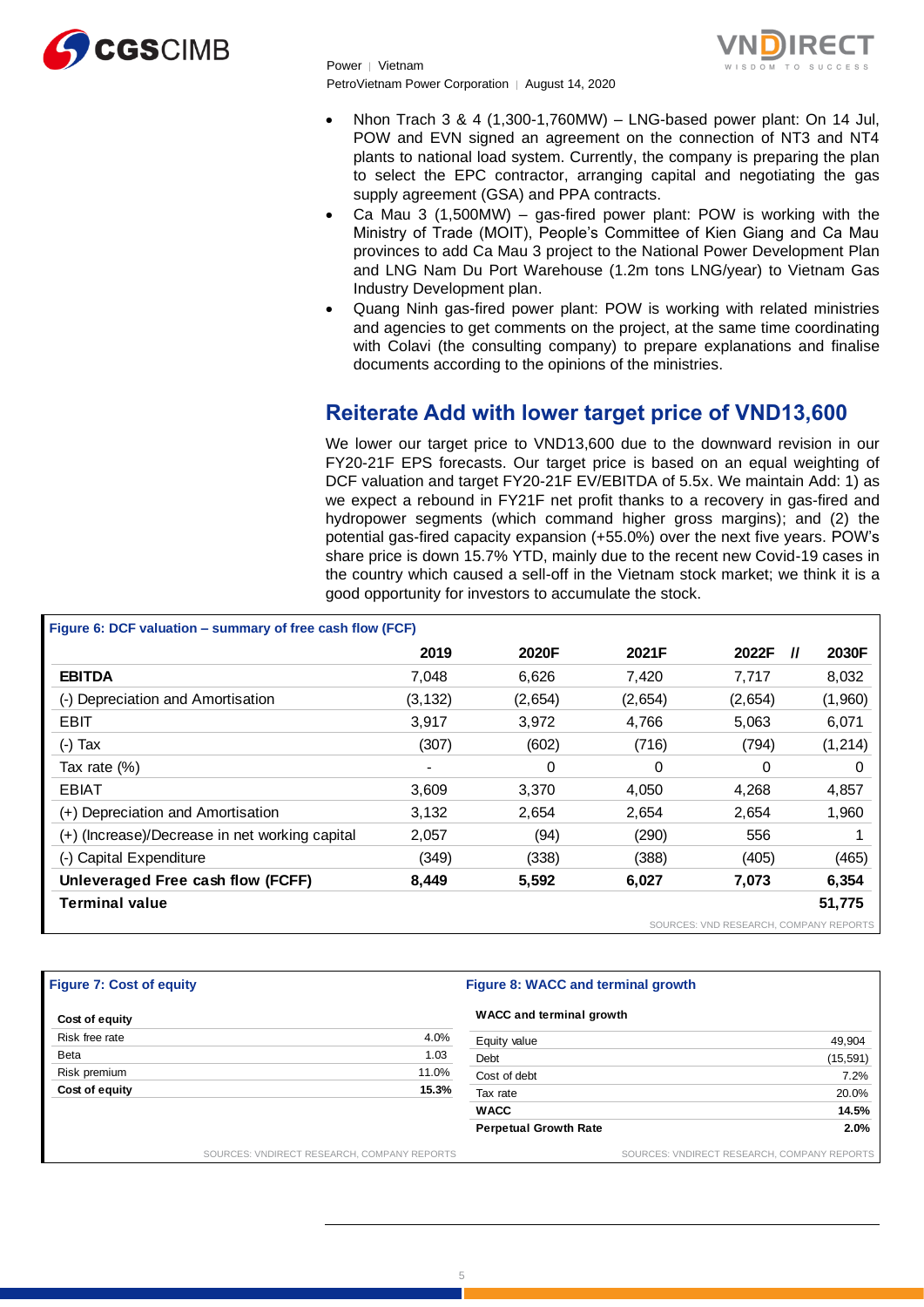



| <b>Figure 9: Blended valuation</b> |                            |                        |        |                            |
|------------------------------------|----------------------------|------------------------|--------|----------------------------|
| <b>Valuation Table</b>             |                            |                        |        |                            |
| <b>Methods</b>                     | <b>Target</b><br>multiples | Implied share<br>price | Weight | <b>Weight Value</b>        |
|                                    |                            | VND per share          | %      | VND per share              |
| EV/EBITDA, 1-yr forward            | 5.50x                      | 10,771                 | 50%    | 5,386                      |
| DCF, 10y                           |                            | 16,519                 | 50%    | 8,259                      |
| Implied share price                |                            |                        |        | 13,645                     |
| Rounded share price                |                            |                        |        | 13,600                     |
|                                    |                            |                        |        | SOURCES: VNDIRECT RESEARCH |

|                       | Recom.      | Price    | <b>Target</b><br>price | <b>Mkt Cap</b> |            | PE(x)              | 3-yr EPS<br>growth |            | P/BV(x)            |            | EV/EBITDA (x)      |            | ROE(x)             | D/E |
|-----------------------|-------------|----------|------------------------|----------------|------------|--------------------|--------------------|------------|--------------------|------------|--------------------|------------|--------------------|-----|
|                       |             | LC\$     | LC\$                   | US\$ m         | <b>TTM</b> | CY <sub>20</sub> F |                    | <b>TTM</b> | CY <sub>20</sub> F | <b>TTM</b> | CY <sub>20</sub> F | <b>TTM</b> | CY <sub>20</sub> F | (x) |
| International peer    |             |          |                        |                |            |                    |                    |            |                    |            |                    |            |                    |     |
| 000543 CH Equity NR   |             | 4.2      | <b>NA</b>              | 1,358.1        | 11.2       | 9.0                | 94.2               | 0.7        | <b>NA</b>          | <b>NA</b>  | <b>NA</b>          | 6.2        | <b>NA</b>          | 0.6 |
| FGEN PM Equity NR     |             | 23.5     | <b>NA</b>              | 1,731.5        | 6.5        | 7.8                | 29.7               | 0.8        | 0.8                | 4.9        | 4.7                | 13.3       | 10.1               | 0.7 |
| SJVN IN Equity        | <b>NR</b>   | 22.1     | <b>NA</b>              | 1,160.4        | 5.8        | <b>NA</b>          | 2.1                | 0.7        | <b>NA</b>          | 4.1        | 4.1                | 14.4       | <b>NA</b>          | 0.2 |
| <b>JSW IN Equity</b>  | <b>NR</b>   | 52       | <b>NA</b>              | 1,150.2        | 7.8        | <b>NA</b>          | 251.3              | 0.7        | <b>NA</b>          | 5.0        | 5.4                | 9.4        | <b>NA</b>          | 0.7 |
| <b>MLK MK Equity</b>  | <b>HOLD</b> | 0.9      | 1.05                   | 1,107.5        | 14.4       | 15.6               | (1.7)              | 0.7        | 0.8                | 5.2        | 5.2                | 5.4        | 5.1                | 1.9 |
| <b>DSSA IJ Equity</b> | <b>NR</b>   | 20,400.0 | <b>NA</b>              | 1,093.9        | 30.8       | <b>NA</b>          | 6.7                | 0.8        | <b>NA</b>          | 8.2        | 8.0                | 2.2        | <b>NA</b>          | 0.8 |
| 000966 CH Equity NR   |             | 4.0      | <b>NA</b>              | 632.1          | 11.2       | 8.8                | <b>NA</b>          | 1.0        | 0.9                | <b>NA</b>  | 5.3                | 9.6        | 11.7               | 0.9 |
| Average               |             |          |                        | 1,176.2        | 12.5       |                    |                    | 0.8        |                    | 5.5        |                    | 8.7        |                    | 0.8 |
| Domestic peer         |             |          |                        |                |            |                    |                    |            |                    |            |                    |            |                    |     |
| PGV VN Equity         | <b>NR</b>   | 10.400   | <b>NA</b>              | 480.1          | 13.1       | <b>NA</b>          | <b>NA</b>          | 1.0        | <b>NA</b>          | 6.5        | <b>NA</b>          | 7.9        | <b>NA</b>          | 4.7 |
| <b>HND VN Equity</b>  | <b>NR</b>   | 17,700   | 18800                  | 381.9          | 7.5        | 6.8                | 73.6               | 1.4        | <b>NA</b>          | 4.0        | 4.0                | 19.7       | 19.2               | 0.9 |
| PPC VN Equity         | <b>NR</b>   | 23,250   | 29650                  | 321.6          | 6.8        | 7.7                | 24.3               | 1.2        | 1.2                | 6.9        | 7.0                | 18.5       | 16.0               | 0.0 |
| <b>GEG VN Equity</b>  | <b>NR</b>   | 17,450   | <b>NA</b>              | 153.5          | 16.7       | 14.8               | 14.8               | 1.5        | 1.4                | 8.1        | <b>NA</b>          | 10.2       | 10.3               | 1.5 |
| PC1 VN Equity         | <b>NR</b>   | 18,900   | <b>NA</b>              | 129.9          | 8.7        | <b>NA</b>          | 5.5                | 0.8        | <b>NA</b>          | 7.3        | <b>NA</b>          | 9.9        | <b>NA</b>          | 0.8 |
| <b>BTP VN Equity</b>  | <b>NR</b>   | 14,950   | <b>NA</b>              | 39.0           | 4.4        | <b>NA</b>          | 19.6               | 0.7        | <b>NA</b>          | 3.2        | <b>NA</b>          | 17.8       | <b>NA</b>          | 0.3 |
| <b>NBP VN Equity</b>  | <b>NR</b>   | 13,200   | <b>NA</b>              | 7.3            | 6.0        | <b>NA</b>          | (3.8)              | 0.7        | <b>NA</b>          | 3.7        | <b>NA</b>          | 11.1       | NA.                | 0.1 |
| Average               |             |          |                        | 216.2          | 9.0        |                    |                    | 1.0        |                    | 5.7        |                    | 13.6       |                    | 1.2 |
| POW VN Equity NR      |             | 9.940    | 13,600                 | 1,005.0        | 10.8       | 9.7                | 13.2               | 0.8        | 0.73               | 5.7        | 5.4                | 8.0        | 8.6                | 0.6 |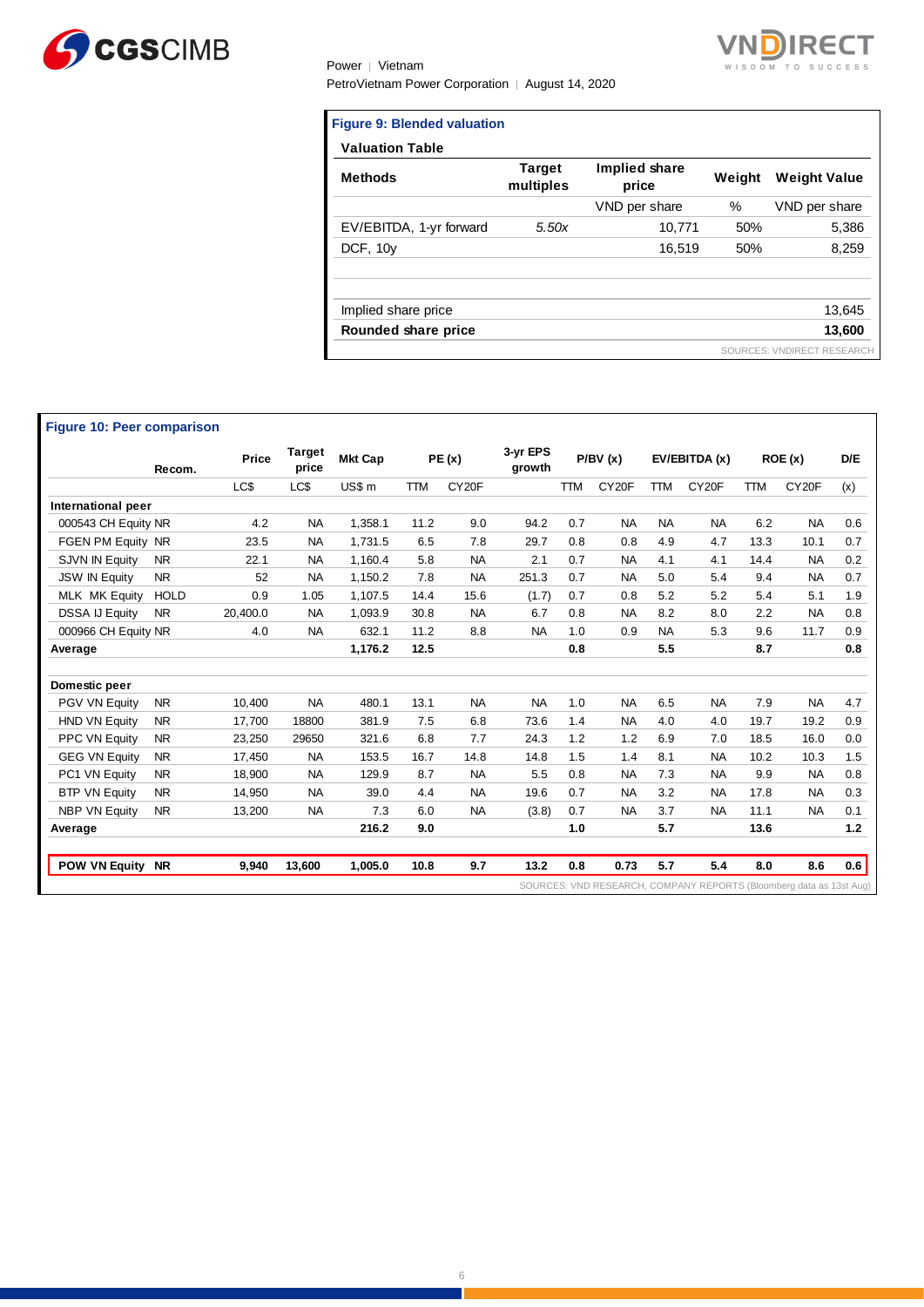



# **BY THE NUMBERS**



# **Profit & Loss**

| (VNDb)                                    | Dec-18A | Dec-19A  | Dec-20F | Dec-21F | Dec-22F |
|-------------------------------------------|---------|----------|---------|---------|---------|
| <b>Total Net Revenues</b>                 | 32,662  | 35,421   | 33,791  | 38,756  | 40,511  |
| <b>Gross Profit</b>                       | 4.477   | 5,123    | 5,048   | 5,941   | 6,237   |
| <b>Operating EBITDA</b>                   | 7,604   | 7,048    | 6,626   | 7,420   | 7,717   |
| Depreciation And Amortisation             | (3,920) | (3, 132) | (2,654) | (2,654) | (2,654) |
| <b>Operating EBIT</b>                     | 3,683   | 3,917    | 3,972   | 4,766   | 5,063   |
| Financial Income/(Expense)                | (1,264) | (877)    | (842)   | (734)   | (577)   |
| Pretax Income/(Loss) from Assoc.          | 50      | 57       | 60      | 60      | 60      |
| Non-Operating Income/(Expense)            | 22      | 48       | 13      | 16      | 22      |
| Profit Before Tax (pre-El)                | 2,492   | 3,145    | 3,203   | 4,108   | 4,567   |
| <b>Exceptional Items</b>                  | U       | O        | 0       | o       | 0       |
| <b>Pre-tax Profit</b>                     | 2.492   | 3,145    | 3,203   | 4,108   | 4,567   |
| Taxation                                  | (205)   | (307)    | (478)   | (609)   | (709)   |
| Exceptional Income - post-tax             | O       | O        | 0       | 0       | o       |
| <b>Profit After Tax</b>                   | 2,287   | 2,837    | 2,725   | 3,499   | 3,859   |
| Minority Interests                        | (366)   | (346)    | (333)   | (427)   | (471)   |
| <b>Preferred Dividends</b>                | 0       | 0        | 0       | 0       | 0       |
| FX Gain/(Loss) - post tax                 | 0       | 0        | 0       | 0       | 0       |
| Other Adjustments - post-tax              | 0       | 0        | 0       | 0       | 0       |
| <b>Net Profit</b>                         | 1,921   | 2,491    | 2,393   | 3,072   | 3,388   |
| <b>Recurring Net Profit</b>               | 1,921   | 2,491    | 2,393   | 3,072   | 3,388   |
| <b>Fully Diluted Recurring Net Profit</b> | 1,921   | 2,491    | 2,393   | 3,072   | 3,388   |

#### **Cash Flow**

| (VNDb)                           | Dec-18A  | Dec-19A  | Dec-20F  | Dec-21F  | Dec-22F  |
|----------------------------------|----------|----------|----------|----------|----------|
| <b>EBITDA</b>                    | 7,604    | 7,048    | 6,626    | 7,420    | 7,717    |
| Cash Flow from Invt. & Assoc.    | 0        | $\Omega$ | 0        | 0        | $\Omega$ |
| Change In Working Capital        | (1, 114) | (2,057)  | 94       | 290      | (556)    |
| (Incr)/Decr in Total Provisions  | (69)     | 766      | 0        | 0        | 0        |
| Other Non-Cash (Income)/Expense  | 22       | 48       | 13       | 16       | 22       |
| Other Operating Cashflow         | (45)     | 24       | (86)     | (134)    | 57       |
| Net Interest (Paid)/Received     | (1, 307) | (1, 152) | (1,020)  | (931)    | (814)    |
| <b>Tax Paid</b>                  | (96)     | (326)    | (478)    | (609)    | (709)    |
| <b>Cashflow From Operations</b>  | 4,996    | 4,352    | 5,149    | 6,053    | 5,718    |
| Capex                            | (219)    | (137)    | (3,209)  | (6, 772) | (8,882)  |
| Disposals Of FAs/subsidiaries    | 125      | 4        | U        | U        | 0        |
| Acq. Of Subsidiaries/investments | 891      | (207)    | (489)    | (653)    | (358)    |
| Other Investing Cashflow         | 759      | 299      | 169      | 215      | 255      |
| <b>Cash Flow From Investing</b>  | 1,555    | (42)     | (3,529)  | (7, 210) | (8,985)  |
| Debt Raised/(repaid)             | (5, 284) | (2, 254) | (30)     | 1,452    | 3,898    |
| Proceeds From Issue Of Shares    | 0        | 2        | 0        | 0        | 0        |
| Shares Repurchased               | 0        | $\Omega$ | O        | 0        | 0        |
| Dividends Paid                   | (349)    | (119)    | (703)    | 0        | 0        |
| <b>Preferred Dividends</b>       | 0        | $\Omega$ | $\Omega$ | 0        | $\Omega$ |
| <b>Other Financing Cashflow</b>  | 0        | $\Omega$ | 36       | 40       | 14       |
| <b>Cash Flow From Financing</b>  | (5,633)  | (2, 370) | (697)    | 1,492    | 3,912    |
| <b>Total Cash Generated</b>      | 919      | 1,940    | 922      | 334      | 645      |
| <b>Free Cashflow To Equity</b>   | 1,267    | 2,056    | 1,590    | 294      | 631      |
| <b>Free Cashflow To Firm</b>     | 7,858    | 5,462    | 2.640    | (227)    | (2, 453) |

SOURCES: VND RESEARCH, COMPANY REPORTS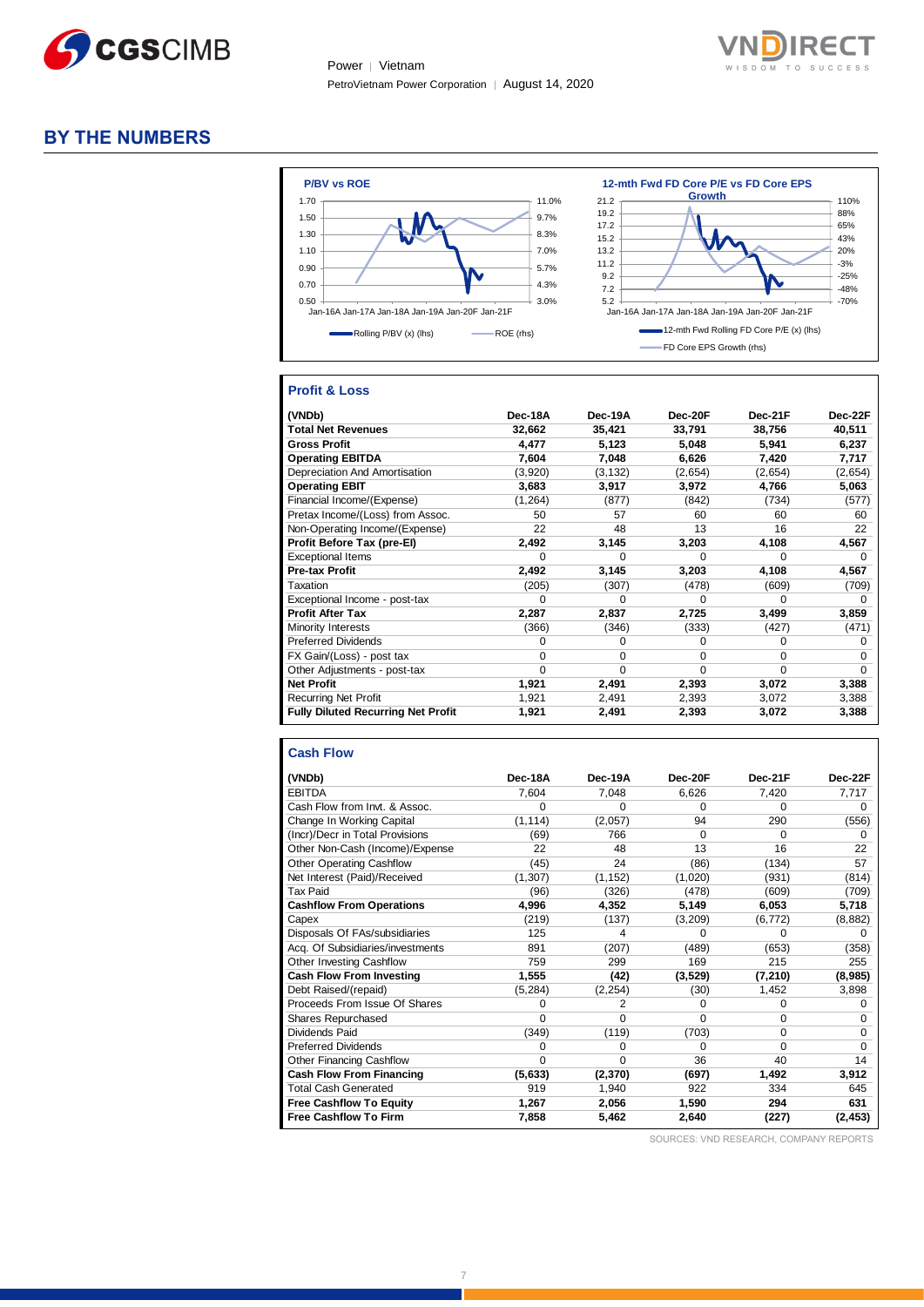



# **BY THE NUMBERS… cont'd**

| <b>Balance Sheet</b>                       |          |          |          |          |          |
|--------------------------------------------|----------|----------|----------|----------|----------|
| (VNDb)                                     | Dec-18A  | Dec-19A  | Dec-20F  | Dec-21F  | Dec-22F  |
| <b>Total Cash And Equivalents</b>          | 3.361    | 5.741    | 7.153    | 8.140    | 9.142    |
| <b>Total Debtors</b>                       | 7.531    | 8.701    | 8.260    | 8.941    | 9,510    |
| Inventories                                | 4.187    | 3,912    | 3,922    | 4.452    | 4,636    |
| <b>Total Other Current Assets</b>          | 172      | 192      | 195      | 210      | 223      |
| <b>Total Current Assets</b>                | 15,251   | 18,546   | 19,529   | 21,743   | 23,511   |
| <b>Fixed Assets</b>                        | 40.113   | 37,250   | 35,454   | 36,721   | 41,261   |
| <b>Total Investments</b>                   | 1.314    | 1.205    | 3.615    | 6,526    | 8,274    |
| Intangible Assets                          | 64       | 71       | 71       | 71       | 71       |
| <b>Total Other Non-Current Assets</b>      | 1.369    | 1.097    | 1.019    | 1.086    | 1.101    |
| <b>Total Non-current Assets</b>            | 42.860   | 39,623   | 40.159   | 44.404   | 50,707   |
| Short-term Debt                            | 706      | 3.954    | 7.438    | 9.153    | 9.900    |
| Current Portion of Long-Term Debt          | 5.848    | 5.195    | 4.000    | 2.000    | 1,330    |
| <b>Total Creditors</b>                     | 5.900    | 6.684    | 6.016    | 6.684    | 7,091    |
| Other Current Liabilities                  | 5.116    | 3.598    | 3.931    | 4.780    | 4.583    |
| <b>Total Current Liabilities</b>           | 17.571   | 19.431   | 21.385   | 22.617   | 22.905   |
| <b>Total Long-term Debt</b>                | 13.304   | 8.406    | 6.078    | 7.833    | 11.672   |
| Hybrid Debt - Debt Component               | 0        | $\Omega$ | $\Omega$ | $\Omega$ | 0        |
| <b>Total Other Non-Current Liabilities</b> | 422      | 729      | 564      | 496      | 568      |
| <b>Total Non-current Liabilities</b>       | 13.725   | 9.135    | 6.642    | 8,329    | 12,240   |
| <b>Total Provisions</b>                    | $\Omega$ | $\Omega$ | $\Omega$ | $\Omega$ | $\Omega$ |
| <b>Total Liabilities</b>                   | 31,296   | 28,565   | 28,027   | 30.946   | 35,145   |
| Shareholders' Equity                       | 24.506   | 26.979   | 28.705   | 31.817   | 35,218   |
| Minority Interests                         | 2.309    | 2,624    | 2,957    | 3,384    | 3,855    |
| <b>Total Equity</b>                        | 26,815   | 29,603   | 31,661   | 35,200   | 39,073   |

# **Key Ratios**

|                                  | Dec-18A    | Dec-19A   | Dec-20F    | Dec-21F    | Dec-22F    |
|----------------------------------|------------|-----------|------------|------------|------------|
| Revenue Growth                   | 9.9%       | 8.4%      | $(4.6\%)$  | 14.7%      | 4.5%       |
| Operating EBITDA Growth          | $(9.7\%)$  | $(7.3\%)$ | $(6.0\%)$  | 12.0%      | 4.0%       |
| Operating EBITDA Margin          | 23.3%      | 19.9%     | 19.6%      | 19.1%      | 19.0%      |
| Net Cash Per Share (VND)         | (7,044)    | (5,045)   | (4, 425)   | (4,631)    | (5,876)    |
| BVPS (VND)                       | 10.464     | 11.520    | 12.257     | 13.586     | 15.038     |
| <b>Gross Interest Cover</b>      | 2.82       | 3.40      | 3.89       | 5.12       | 6.22       |
| <b>Effective Tax Rate</b>        | 8.2%       | 9.8%      | 14.9%      | 14.8%      | 15.5%      |
| Net Dividend Payout Ratio        | <b>NA</b>  | <b>NA</b> | <b>NA</b>  | NA         | NA.        |
| <b>Accounts Receivables Davs</b> | 79.76      | 83.63     | 91.85      | 81.00      | 83.12      |
| <b>Inventory Days</b>            | 49.99      | 48.78     | 49.88      | 46.58      | 48.39      |
| <b>Accounts Payables Days</b>    | 70.85      | 75.80     | 80.86      | 70.63      | 73.35      |
| <b>ROIC (%)</b>                  | 7.6%       | 9.2%      | 9.7%       | 12.2%      | 12.7%      |
| ROCE (%)                         | <b>N/A</b> | N/A       | <b>N/A</b> | <b>N/A</b> | <b>N/A</b> |
| Return On Average Assets         | 6.33%      | 6.92%     | 6.86%      | 7.70%      | 7.33%      |

## **Key Drivers**

|                                  | Dec-18A  | Dec-19A  | Dec-20F  | Dec-21F    | Dec-22F    |
|----------------------------------|----------|----------|----------|------------|------------|
| Power Despatched (GWh)           | 21.007.0 | 22.540.3 | 21.338.0 | 22.529.3   | 22.597.1   |
| Capacity (MW)                    | 4.208.2  | 4.208.2  | 4.205.0  | 4.205.0    | 4.205.0    |
| Average Capacity Utilisation (%) | 57.0%    | 61.1%    | 57.9%    | 61.2%      | 61.3%      |
| Avg tariff/ASP per kwh (% chg)   | 8.0%     | 0.3%     | 1.1%     | 8.6%       | 4.2%       |
| Fuel Cost Per Kwh (% Change)     | 16.9%    | $-3.4%$  | 12.4%    | 11.4%      | 5.5%       |
| Industry Reserve Margin (%)      | N/A      | N/A      | N/A      | <b>N/A</b> | <b>N/A</b> |

SOURCES: VND RESEARCH, COMPANY REPORTS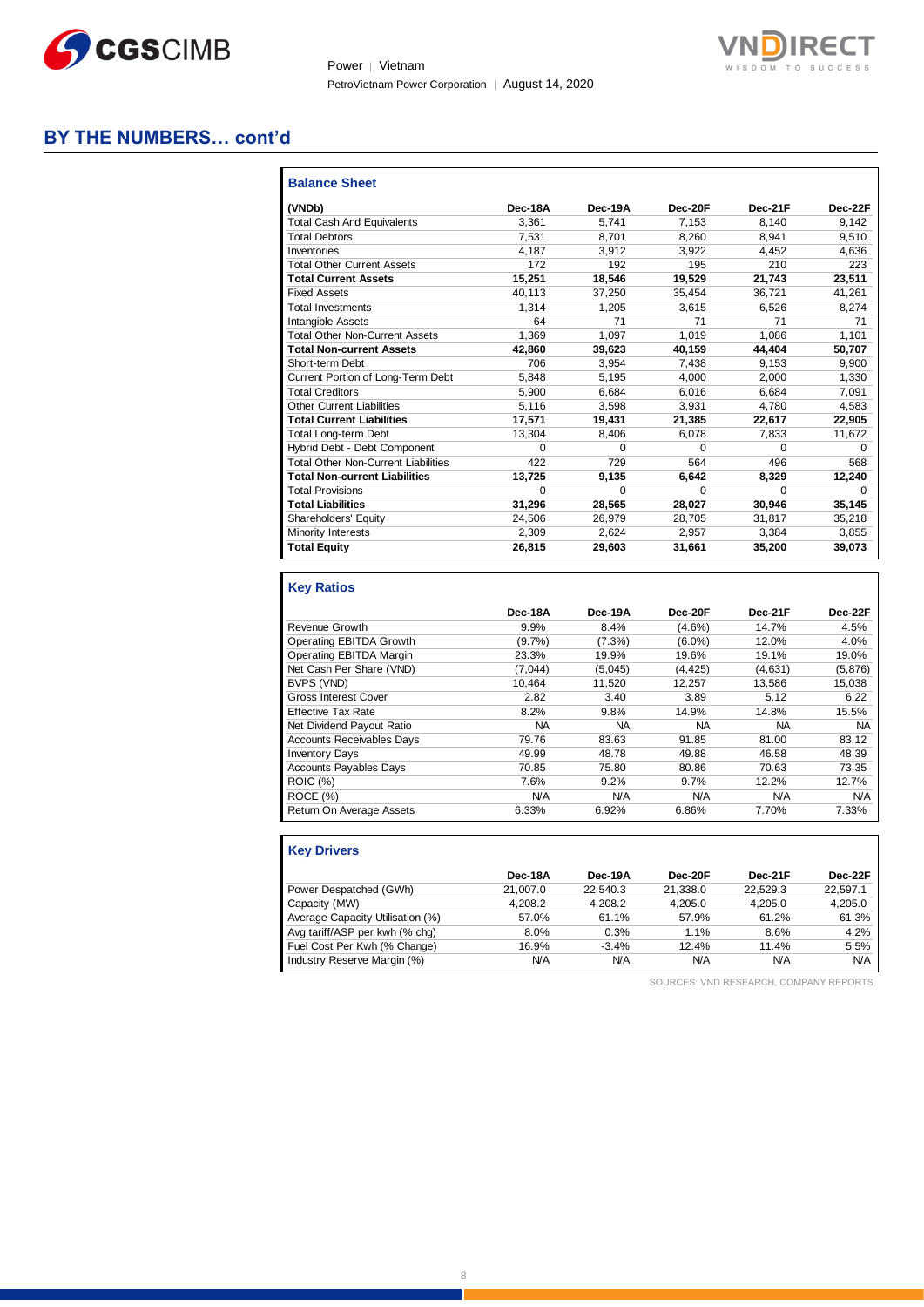



#### **DISCLAIMER**

The content of this report (including the views and opinions expressed therein, and the information comprised therein) has been prepared by and belongs to VNDIRECT Securities Corporation, and is distributed by CGS-CIMB pursuant to an arrangement between VNDIRECT Securities Corporation and CGS-CIMB. VNDIRECT Securities Corporation is not an affiliate of CGS-CIMB.

This report is not directed to, or intended for distribution to or use by, any person or entity who is a citizen or resident of or located in any locality, state, country or other jurisdiction where such distribution, publication, availability or use would be contrary to law or regulation.

By accepting this report, the recipient hereof represents and warrants that he is entitled to receive such report in accordance with the restrictions set forth below and agrees to be bound by the limitations contained herein (including the "Restrictions on Distributions" set out below). Any failure to comply with these limitations may constitute a violation of law. This publication is being supplied to you strictly on the basis that it will remain confidential. No part of this report may be (i) copied, photocopied, duplicated, stored or reproduced in any form by any means or (ii) redistributed or passed on, directly or indirectly, to any other person in whole or in part, for any purpose without the prior written consent of CGS-CIMB.

The information contained in this research report is prepared from data believed to be correct and reliable at the time of issue of this report.

VNDIRECT Securities Corporation may or may not issue regular reports on the subject matter of this report at any frequency and may cease to do so or change the periodicity of reports at any time. Neither VNDIRECT Securities Corporation nor CGS-CIMB is under any obligation to update this report in the event of a material change to the information contained in this report. Neither VNDIRECT Securities Corporation nor CGS-CIMB has any and will accept any, obligation to (i) check or ensure that the contents of this report remain current, reliable or relevant, (ii) ensure that the content of this report constitutes all the information a prospective investor may require, (iii) ensure the adequacy, accuracy, completeness, reliability or fairness of any views, opinions and information, and accordingly, VNDIRECT Securities Corporation, CGS-CIMB and their respective affiliates and related persons including China Galaxy International Financial Holdings Limited ("CGIFHL") and CIMB Group Sdn. Bhd. ("CIMBG") and their respective related corporations (and their respective directors, associates, connected persons and/or employees) shall not be liable in any manner whatsoever for any consequences (including but not limited to any direct, indirect or consequential losses, loss of profits and damages) of any reliance thereon or usage thereof. In particular, VNDIRECT Securities Corporation and CGS-CIMB disclaim all responsibility and liability for the views and opinions set out in this report.

Unless otherwise specified, this report is based upon reasonable sources. Such sources will, unless otherwise specified, for market data, be market data and prices available from the main stock exchange or market where the relevant security is listed, or, where appropriate, any other market. Information on the accounts and business of company(ies) will generally be based on published statements of the company(ies), information disseminated by regulatory information services, other publicly available information and information resulting from our research. Whilst every effort is made to ensure that statements of facts made in this report are accurate, all estimates, projections, forecasts, expressions of opinion and other subjective judgments contained in this report are based on assumptions considered to be reasonable as of the date of the document in which they are contained and must not be construed as a representation that the matters referred to therein will occur. Past performance is not a reliable indicator of future performance. The value of investments may go down as well as up and those investing may, depending on the investments in question, lose more than the initial investment. No report shall constitute an offer or an invitation by or on behalf of CGS-CIMB or VNDIRECT Securities Corporation, or their respective affiliates (including CGIFHL, CIMBG and their respective related corporations) to any person to buy or sell any investments.

CGS-CIMB and/or VNDIRECT Securities Corporation and/or their respective affiliates and related corporations (including CGIFHL, CIMBG and their respective related corporations), their respective directors, associates, connected parties and/or employees may own or have positions in securities of the company(ies) covered in this research report or any securities related thereto and may from time to time add to or dispose of, or may be materially interested in, any such securities. Further, CGS-CIMB and/or VNDIRECT Securities Corporation, and/or their respective affiliates and their respective related corporations (including CGIFHL, CIMBG and their respective related corporations) do and seek to do business with the company(ies) covered in this research report and may from time to time act as market maker or have assumed an underwriting commitment in securities of such company(ies), may sell them to or buy them from customers on a principal basis and may also perform or seek to perform significant investment banking, advisory, underwriting or placement services for or relating to such company(ies) as well as solicit such investment, advisory or other services from any entity mentioned in this report.

CGS-CIMBand/or VNDIRECT Securities Corporation and/or their respective affiliates (including CGIFHL, CIMBG and their respective related corporations) may enter into an agreement with the company(ies) covered in this report relating to the production of research reports. CGS-CIMB and/or VNDIRECT Securities Corporation may disclose the contents of this report to the company(ies) covered by it and may have amended the contents of this report following such disclosure.

The analyst responsible for the production of this report hereby certifies that the views expressed herein accurately and exclusively reflect his or her personal views and opinions about any and all of the issuers or securities analysed in this report and were prepared independently and autonomously. No part of the compensation of the analyst(s) was, is, or will be directly or indirectly related to the inclusion of specific recommendations(s) or view(s) in this report. The analyst(s) who prepared this research report is prohibited from receiving any compensation, incentive or bonus based on specific investment banking transactions or for providing a specific recommendation for, or view of, a particular company. Information barriers and other arrangements may be established where necessary to prevent conflicts of interests arising. However, the analyst(s) may receive compensation that is based on his/their coverage of company(ies) in the performance of his/their duties or the performance of his/their recommendations and the research personnel involved in the preparation of this report may also participate in the solicitation of the businesses as described above. In reviewing this research report, an investor should be aware that any or all of the foregoing, among other things, may give rise to real or potential conflicts of interest. Additional information is, subject to the duties of confidentiality, available on request.

The term "VNDIRECT Securities Corporation" shall, unless the context otherwise requires, mean VNDIRECT Securities Corporation and its affiliates, subsidiaries and related companies. The term "CGS-CIMB" shall denote, where appropriate, the relevant entity distributing or disseminating the report in the particular jurisdiction referenced below, or, in every other case except as otherwise stated herein, CGS-CIMB Securities International Pte. Ltd. and its affiliates, subsidiaries and related corporations.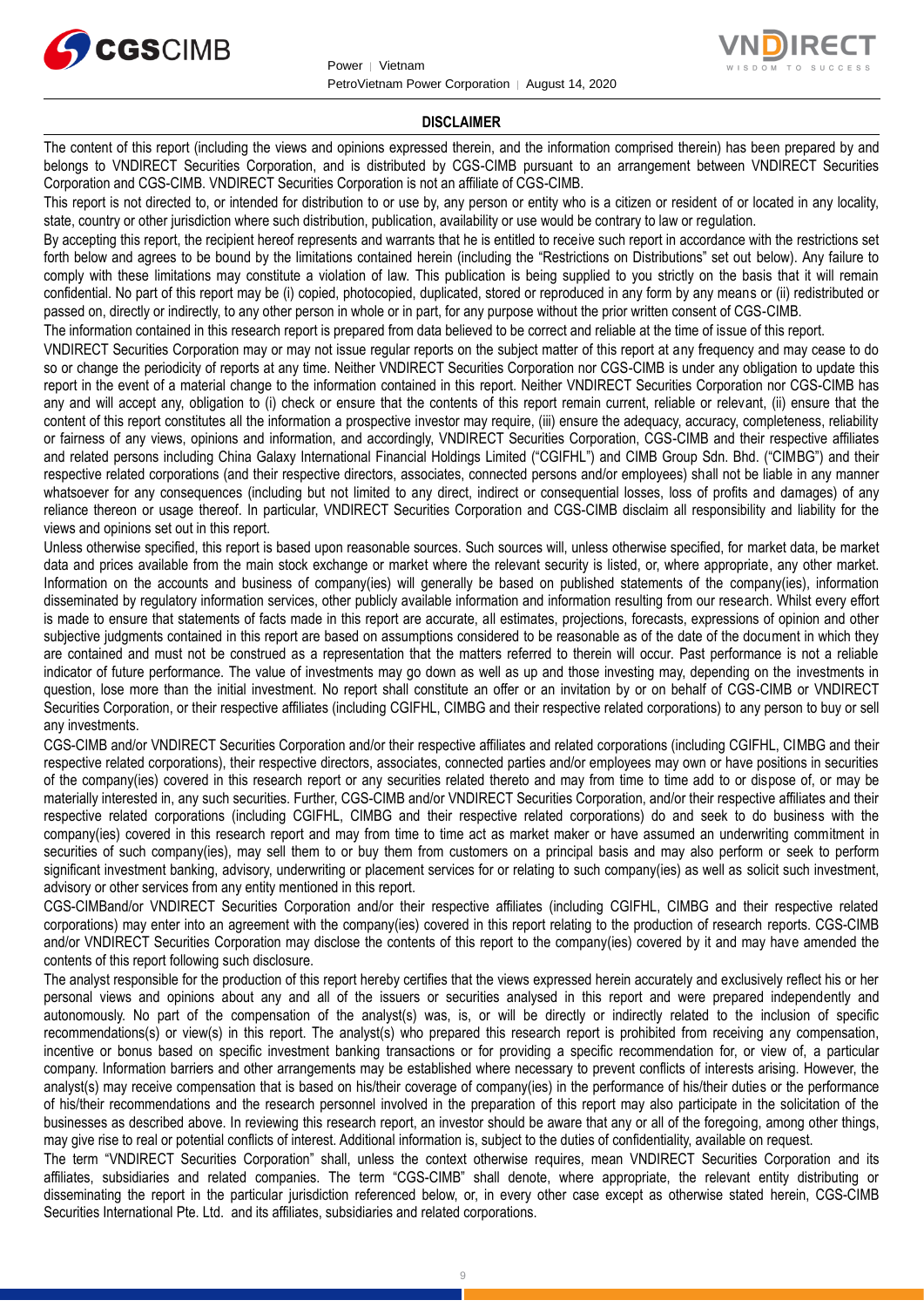



| <b>CGS-CIMB</b> |                                                                                   |                                                                 |
|-----------------|-----------------------------------------------------------------------------------|-----------------------------------------------------------------|
| Country         | <b>CGS-CIMB Entity</b>                                                            | <b>Regulated by</b>                                             |
| Hong Kong       | CGS-CIMB Securities (Hong Kong) Limited                                           | Securities and Futures Commission Hong Kong                     |
| India           | CGS-CIMB Securities (India) Private Limited                                       | Securities and Exchange Board of India (SEBI)                   |
| Indonesia       | PT CGS-CIMB Sekuritas Indonesia                                                   | Financial Services Authority of Indonesia                       |
| Malaysia        | CGS-CIMB Securities Sdn. Bhd. (formerly known<br>as Jupiter Securities Sdn. Bhd.) | Securities Commission Malaysia                                  |
| Singapore       | CGS-CIMB Research Pte. Ltd.                                                       | Monetary Authority of Singapore                                 |
| South Korea     | CGS-CIMB Securities (Hong Kong) Limited,                                          | Financial Services Commission and Financial Supervisory Service |
|                 | Korea Branch                                                                      |                                                                 |
| Thailand        | CGS-CIMB Securities (Thailand) Co. Ltd.                                           | Securities and Exchange Commission Thailand                     |

(i) As of July 31, 2020 VNDIRECT Securities Corporation has a proprietary position in the securities (which may include but not be limited to shares, warrants, call warrants and/or any other derivatives) in the following company or companies covered or recommended in this report: (a) -

(ii) As of August 14, 2020, the analyst(s) who prepared this report, and the associate(s), has / have an interest in the securities (which may include but not be limited to shares, warrants, call warrants and/or any other derivatives) in the following company or companies covered or recommended in this report:

 $(a)$  -

This report does not purport to contain all the information that a prospective investor may require. CGS-CIMB, VNDIRECT Securities Corporation and their respective affiliates (including CGIFHL, CIMBG and their related corporations) do not make any guarantee, representation or warranty, express or implied, as to the adequacy, accuracy, completeness, reliability or fairness of any such information and opinion contained in this report. None of CGS-CIMB, VNDIRECT Securities Corporation and their respective affiliates and related persons (including CGIFHL, CIMBG and their related corporations) shall be liable in any manner whatsoever for any consequences (including but not limited to any direct, indirect or consequential losses, loss of profits and damages) of any reliance thereon or usage thereof.

This report is general in nature and has been prepared for information purposes only. It is intended for circulation amongst CGS-CIMB's and its affiliates' (including CGIFHL's, CIMBG's and their respective related corporations') clients generally and does not have regard to the specific investment objectives, financial situation and the particular needs of any specific person who may receive this report. The information and opinions in this report are not and should not be construed or considered as an offer, recommendation or solicitation to buy or sell the subject securities, related investments or other financial instruments or any derivative instrument, or any rights pertaining thereto.

Investors are advised to make their own independent evaluation of the information contained in this research report, consider their own individual investment objectives, financial situation and particular needs and consult their own professional and financial advisers as to the legal, business, financial, tax and other aspects before participating in any transaction in respect of the securities of company(ies) covered in this research report. The securities of such company(ies) may not be eligible for sale in all jurisdictions or to all categories of investors.

# Restrictions on Distributions

**Australia:** Despite anything in this report to the contrary, this research is issued by VNDIRECT Securities Corporation and provided in Australia by CGS-CIMB Securities (Singapore) Pte. Ltd. and CGS-CIMB Securities (Hong Kong) Limited. This research is only available in Australia to persons who are "wholesale clients" (within the meaning of the Corporations Act 2001 (Cth) and is supplied solely for the use of such wholesale clients and shall not be distributed or passed on to any other person. You represent and warrant that if you are in Australia, you are a "wholesale client". This research is of a general nature only and has been prepared without taking into account the objectives, financial situation or needs of the individual recipient. CGS-CIMB Securities (Singapore) Pte. Ltd. and CGS-CIMB Securities (Hong Kong) Limited do not hold, and are not required to hold an Australian financial services license. CGS-CIMB Securities (Singapore) Pte. Ltd. and CGS-CIMB Securities (Hong Kong) Limited rely on "passporting" exemptions for entities appropriately licensed by the Monetary Authority of Singapore (under ASIC Class Order 03/1102) and the Securities and Futures Commission in Hong Kong (under ASIC Class Order 03/1103).

**Canada:** This research report has not been prepared in accordance with the disclosure requirements of Dealer Member Rule 3400 – Research Restrictions and Disclosure Requirements of the Investment Industry Regulatory Organization of Canada. For any research report distributed by CIBC, further disclosures related to CIBC conflicts of interest can be found at https://researchcentral.cibcwm.com.

**China:** For the purpose of this report, the People's Republic of China ("PRC") does not include the Hong Kong Special Administrative Region, the Macau Special Administrative Region or Taiwan. The distributor of this report has not been approved or licensed by the China Securities Regulatory Commission or any other relevant regulatory authority or governmental agency in the PRC. This report contains only marketing information. The distribution of this report is not an offer to buy or sell to any person within or outside PRC or a solicitation to any person within or outside of PRC to buy or sell any instruments described herein. This report is being issued outside the PRC to a limited number of institutional investors and may not be provided to any person other than the original recipient and may not be reproduced or used for any other purpose.

**France:** Only qualified investors within the meaning of French law shall have access to this report. This report shall not be considered as an offer to subscribe to, or used in connection with, any offer for subscription or sale or marketing or direct or indirect distribution of financial instruments and it is not intended as a solicitation for the purchase of any financial instrument.

Germany: This report is only directed at persons who are professional investors as defined in sec 31a(2) of the German Securities Trading Act (WpHG). This publication constitutes research of a non-binding nature on the market situation and the investment instruments cited here at the time of the publication of the information.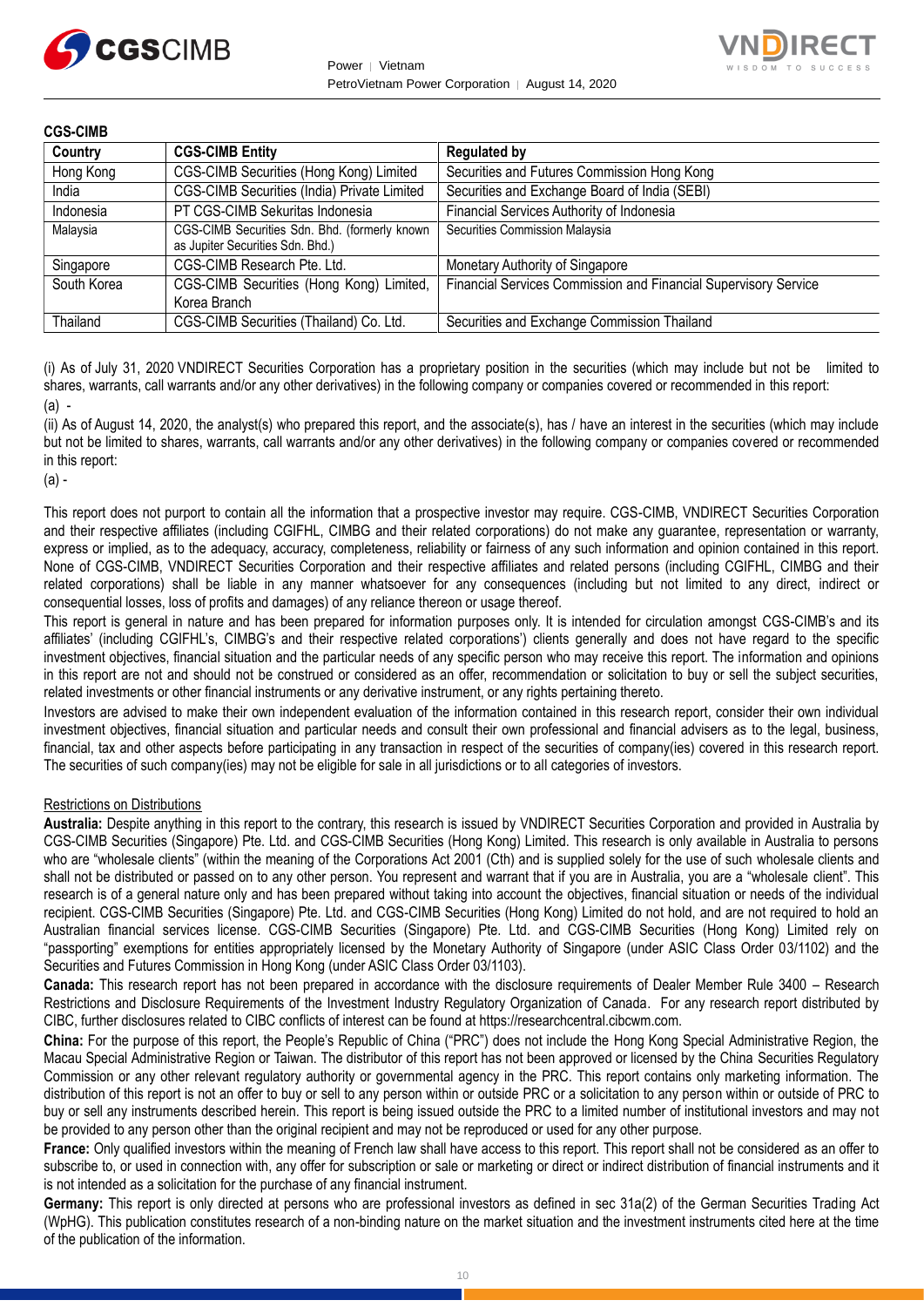



The current prices/yields in this issue are based upon closing prices from Bloomberg as of the day preceding publication. Please note that neither the German Federal Financial Supervisory Agency (BaFin), nor any other supervisory authority exercises any control over the content of this report. **Hong Kong:** This report is issued and distributed in Hong Kong by CGS-CIMB Securities (Hong Kong) Limited ("CHK") which is licensed in Hong Kong by the Securities and Futures Commission for Type 1 (dealing in securities) and Type 4 (advising on securities) activities. Any investors wishing to purchase or otherwise deal in the securities covered in this report should contact the Head of Sales at CGS-CIMB Securities (Hong Kong) Limited. The views and opinions in this research report are our own as of the date hereof and are subject to change. If the Financial Services and Markets Act of the United Kingdom or the rules of the Financial Conduct Authority apply to a recipient, our obligations owed to such recipient therein are unaffected. CHK has no obligation to update its opinion or the information in this research report.

CHK does not make a market on other securities mentioned in the report.

#### **India:**

This report is issued by VNDIRECT Securities Corporation and distributed in India by CGS-CIMB Securities (India) Private Limited ("CGS-CIMB India"). CGS-CIMB India is a subsidiary of CGS-CIMB Securities International Pte. Ltd. which in turn is a 50:50 joint venture company of CGIFHL and CIMBG. The details of the members of the group of companies of CGS-CIMB can be found at www.cgs-cimb.com, CGIFHL at www.chinastock.com.hk/en/ACG/ContactUs/index.aspx and CIMBG at www.cimb.com/en/who-we-are.html. CGS-CIMB India is registered with the National Stock Exchange of India Limited and BSE Limited as a trading and clearing member (Merchant Banking Number: INM000012037) under the Securities and Exchange Board of India (Stock Brokers and Sub-Brokers) Regulations, 1992. In accordance with the provisions of Regulation 4(g) of the Securities and Exchange Board of India (Investment Advisers) Regulations, 2013, CGS-CIMB India is not required to seek registration with the Securities and Exchange Board of India ("SEBI") as an Investment Adviser. CGS-CIMB India is registered with SEBI (SEBI Registration Number: INZ000209135) as a Research Analyst (INH000000669) pursuant to the SEBI (Research Analysts) Regulations, 2014 ("Regulations").

This report does not take into account the particular investment objectives, financial situations, or needs of the recipients. It is not intended for and does not deal with prohibitions on investment due to law/jurisdiction issues etc. which may exist for certain persons/entities. Recipients should rely on their own investigations and take their own professional advice before investment.

The report is not a "prospectus" as defined under Indian Law, including the Companies Act, 2013, and is not, and shall not be, approved by, or filed or registered with, any Indian regulator, including any Registrar of Companies in India, SEBI, any Indian stock exchange, or the Reserve Bank of India. No offer, or invitation to offer, or solicitation of subscription with respect to any such securities listed or proposed to be listed in India is being made, or intended to be made, to the public, or to any member or section of the public in India, through or pursuant to this report.

The research analysts, strategists or economists principally responsible for the preparation of this research report are segregated from the other activities of CGS-CIMB India and they have received compensation based upon various factors, including quality, accuracy and value of research, firm profitability or revenues, client feedback and competitive factors. Research analysts', strategists' or economists' compensation is not linked to investment banking or capital markets transactions performed or proposed to be performed by CGS-CIMB India or its affiliates.

CGS-CIMB India does not have actual / beneficial ownership of 1% or more securities of the subject company in this research report, at the end of the month immediately preceding the date of publication of this research report. However, since affiliates of CGS-CIMB India are engaged in the financial services business, they might have in their normal course of business financial interests or actual / beneficial ownership of one per cent or more in various companies including the subject company in this research report.

CGS-CIMB India or its associates, may: (a) from time to time, have long or short position in, and buy or sell the securities of the subject company in this research report; or (b) be engaged in any other transaction involving such securities and earn brokerage or other compensation or act as a market maker in the financial instruments of the subject company in this research report or act as an advisor or lender/borrower to such company or may have any other potential conflict of interests with respect to any recommendation and other related information and opinions.

CGS-CIMB India, its associates and the analyst engaged in preparation of this research report have not received any compensation for investment banking, merchant banking or brokerage services from the subject company mentioned in the research report in the past 12 months.

CGS-CIMB India, its associates and the analyst engaged in preparation of this research report have not managed or co-managed public offering of securities for the subject company mentioned in the research report in the past 12 months. The analyst from CGS-CIMB India engaged in preparation of this research report or his/her relative (a) do not have any financial interests in the subject company mentioned in this research report; (b) do not own 1% or more of the equity securities of the subject company mentioned in the research report as of the last day of the month preceding the publication of the research report; (c) do not have any material conflict of interest at the time of publication of the research report.

**Indonesia:** This report is issued by VNDIRECT Securities Corporation and distributed by PT CGS-CIMB Sekuritas Indonesia ("CGS-CIMB Indonesia"). The views and opinions in this research report are not our own but of VNDIRECT Securities Corporation as of the date hereof and are subject to change. CGS-CIMB Indonesia has no obligation to update the opinion or the information in this research report. This report is for private circulation only to clients of CGS-CIMB Indonesia. Neither this report nor any copy hereof may be distributed in Indonesia or to any Indonesian citizens wherever they are domiciled or to Indonesian residents except in compliance with applicable Indonesian capital market laws and regulations.

This research report is not an offer of securities in Indonesia. The securities referred to in this research report have not been registered with the Financial Services Authority (Otoritas Jasa Keuangan) pursuant to relevant capital market laws and regulations, and may not be offered or sold within the territory of the Republic of Indonesia or to Indonesian citizens through a public offering or in circumstances which constitute an offer within the meaning of the Indonesian capital market law and regulations.

**Ireland:** CGS-CIMB is not an investment firm authorised in the Republic of Ireland and no part of this document should be construed as CGS-CIMB acting as, or otherwise claiming or representing to be, an investment firm authorised in the Republic of Ireland.

**Malaysia:** This report is issued by VNDIRECT Securities Corporation and distributed in Malaysia by CGS-CIMB Securities Sdn. Bhd. (formerly known as Jupiter Securities Sdn. Bhd.) ("CGS-CIMB Malaysia") solely for the benefit of and for the exclusive use of our clients. Recipients of this report are to contact CGS-CIMB Malaysia, at 29th Floor Menara CIMB No. 1 Jalan Stesen Sentral 2, Kuala Lumpur Sentral 50470 Kuala Lumpur, Malaysia, in respect of any matters arising from or in connection with this report. CGS-CIMB Malaysia has no obligation to update, revise or reaffirm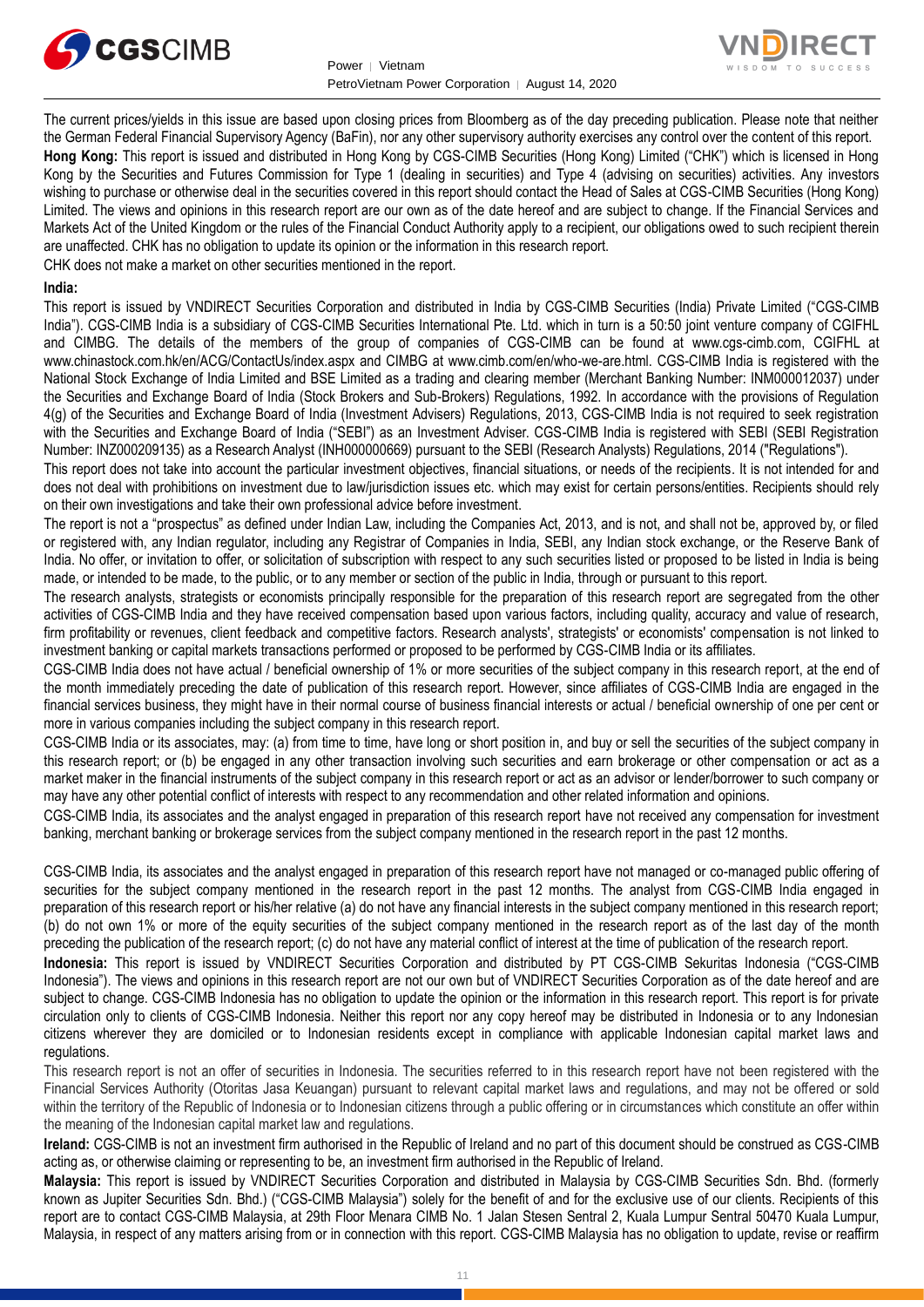



the opinion or the information in this research report after the date of this report.

**New Zealand:** In New Zealand, this report is for distribution only to persons who are wholesale clients pursuant to section 5C of the Financial Advisers Act 2008.

**Singapore:** This report is issued by VNDIRECT Securities Corporation and distributed by CGS-CIMB Research Pte Ltd ("CGS-CIMBR"). CGS-CIMBR is a financial adviser licensed under the Financial Advisers Act, Cap 110 ("FAA") for advising on investment products, by issuing or promulgating research analyses or research reports, whether in electronic, print or other form. Accordingly, CGS-CIMBR is a subject to the applicable rules under the FAA unless it is able to avail itself to any prescribed exemptions.

Recipients of this report are to contact CGS-CIMB Research Pte Ltd, 50 Raffles Place, #16-02 Singapore Land Tower, Singapore in respect of any matters arising from, or in connection with this report. CGS-CIMBR has no obligation to update the opinion or the information in this research report. This publication is strictly confidential and is for private circulation only. If you have not been sent this report by CGS-CIMBR directly, you may not rely, use or disclose to anyone else this report or its contents.

If the recipient of this research report is not an accredited investor, expert investor or institutional investor, CGS-CIMBR accepts legal responsibility for the contents of the report without any disclaimer limiting or otherwise curtailing such legal responsibility. If the recipient is an accredited investor, expert investor or institutional investor, the recipient is deemed to acknowledge that CGS-CIMBR is exempt from certain requirements under the FAA and its attendant regulations, and as such, is exempt from complying with the following:

(a) Section 25 of the FAA (obligation to disclose product information);

(b) Section 27 (duty not to make recommendation with respect to any investment product without having a reasonable basis where you may be reasonably expected to rely on the recommendation) of the FAA;

(c) MAS Notice on Information to Clients and Product Information Disclosure [Notice No. FAA-N03];

(d) MAS Notice on Recommendation on Investment Products [Notice No. FAA-N16];

(e) Section 36 (obligation on disclosure of interest in securities), and

(f) any other laws, regulations, notices, directive, guidelines, circulars and practice notes which are relates to the above, to the extent permitted by applicable laws, as may be amended from time to time, and any other laws, regulations, notices, directive, guidelines, circulars, and practice notes as we may notify you from time to time. In addition, the recipient who is an accredited investor, expert investor or institutional investor acknowledges that a CGS-CIMBR is exempt from Section 27 of the FAA, the recipient will also not be able to file a civil claim against CGS-CIMBR for any loss or damage arising from the recipient's reliance on any recommendation made by CGS-CIMBR which would otherwise be a right that is available to the recipient under Section 27 of the FAA, the recipient will also not be able to file a civil claim against CGS-CIMBR for any loss or damage arising from the recipient's reliance on any recommendation made by CGS-CIMBR which would otherwise be a right that is available to the recipient under Section 27 of the FAA.

CGS-CIMBR, its affiliates and related corporations, their directors, associates, connected parties and/or employees may own or have positions in securities of the company(ies) covered in this research report or any securities related thereto and may from time to time add to or dispose of, or may be materially interested in, any such securities. Further, CGS-CIMBR, its affiliates and its related corporations do and seek to do business with the company(ies) covered in this research report and may from time to time act as market maker or have assumed an underwriting commitment in securities of such company(ies), may sell them to or buy them from customers on a principal basis and may also perform or seek to perform significant investment banking, advisory, underwriting or placement services for or relating to such company(ies) as well as solicit such investment, advisory or other services from any entity mentioned in this report.

As of August 14, 2020,, CGS-CIMBR does not have a proprietary position in the recommended securities in this report.

CGS-CIMBR does not make a market on the securities mentioned in the report.

**South Korea:** This report is issued by VNDIRECT Securities Corporation and distributed in South Korea by CGS-CIMB Securities (Hong Kong) Limited, Korea Branch ("CGS-CIMB Korea") which is licensed as a cash equity broker, and regulated by the Financial Services Commission and Financial Supervisory Service of Korea. In South Korea, this report is for distribution only to professional investors under Article 9(5) of the Financial Investment Services and Capital Market Act of Korea ("FSCMA").

**Spain:** This document is a research report and it is addressed to institutional investors only. The research report is of a general nature and not personalised and does not constitute investment advice so, as the case may be, the recipient must seek proper advice before adopting any investment decision. This document does not constitute a public offering of securities.

CGS-CIMB is not registered with the Spanish Comision Nacional del Mercado de Valores to provide investment services.

**Sweden:** This report contains only marketing information and has not been approved by the Swedish Financial Supervisory Authority. The distribution of this report is not an offer to sell to any person in Sweden or a solicitation to any person in Sweden to buy any instruments described herein and may not be forwarded to the public in Sweden.

**Switzerland:** This report has not been prepared in accordance with the recognized self-regulatory minimal standards for research reports of banks issued by the Swiss Bankers' Association (Directives on the Independence of Financial Research).

**Thailand:** This report is issued by VNDIRECT Securities Corporation and distributed by CGS-CIMB Securities (Thailand) Co. Ltd. ("CGS-CIMB Thailand") based upon sources believed to be reliable (but their accuracy, completeness or correctness is not guaranteed). The statements or expressions of opinion herein were arrived at after due and careful consideration for use as information for investment. Such opinions are subject to change without notice and CGS-CIMB Thailand has no obligation to update the opinion or the information in this research report.

CGS-CIMB Thailand may act or acts as Market Maker, and issuer and offerer of Derivative Warrants and Structured Note which may have the following securities as its underlying securities. Investors should carefully read and study the details of the derivative warrants in the prospectus before making investment decisions.

AAV, ADVANC, AEONTS, AMATA, AOT, AWC, BANPU, BBL, BCH, BCP, BCPG, BDMS, BEC, BEM, BGC, BGRIM, BH, BJC, BPP, BTS, CBG, CENTEL, CHG, CK, CKP, COM7, CPALL, CPF, CPN, DELTA, DTAC, EA, EGCO, EPG, ERW, ESSO, GFPT, GLOBAL, GPSC, GULF, GUNKUL, HANA, HMPRO, INTUCH, IRPC, IVL, JAS, JMT, KBANK, KCE, KKP, KTB, KTC, LH, MAJOR, MBK, MEGA, MINT, MTC, ORI, OSP, PLANB, PRM, PSH, PSL, PTG, PTT, PTTEP, PTTGC, QH, RATCH, RS, SAWAD, SCB, SCC, SGP, SPALI, SPRC, STA, STEC, STPI, SUPER, TASCO, TCAP,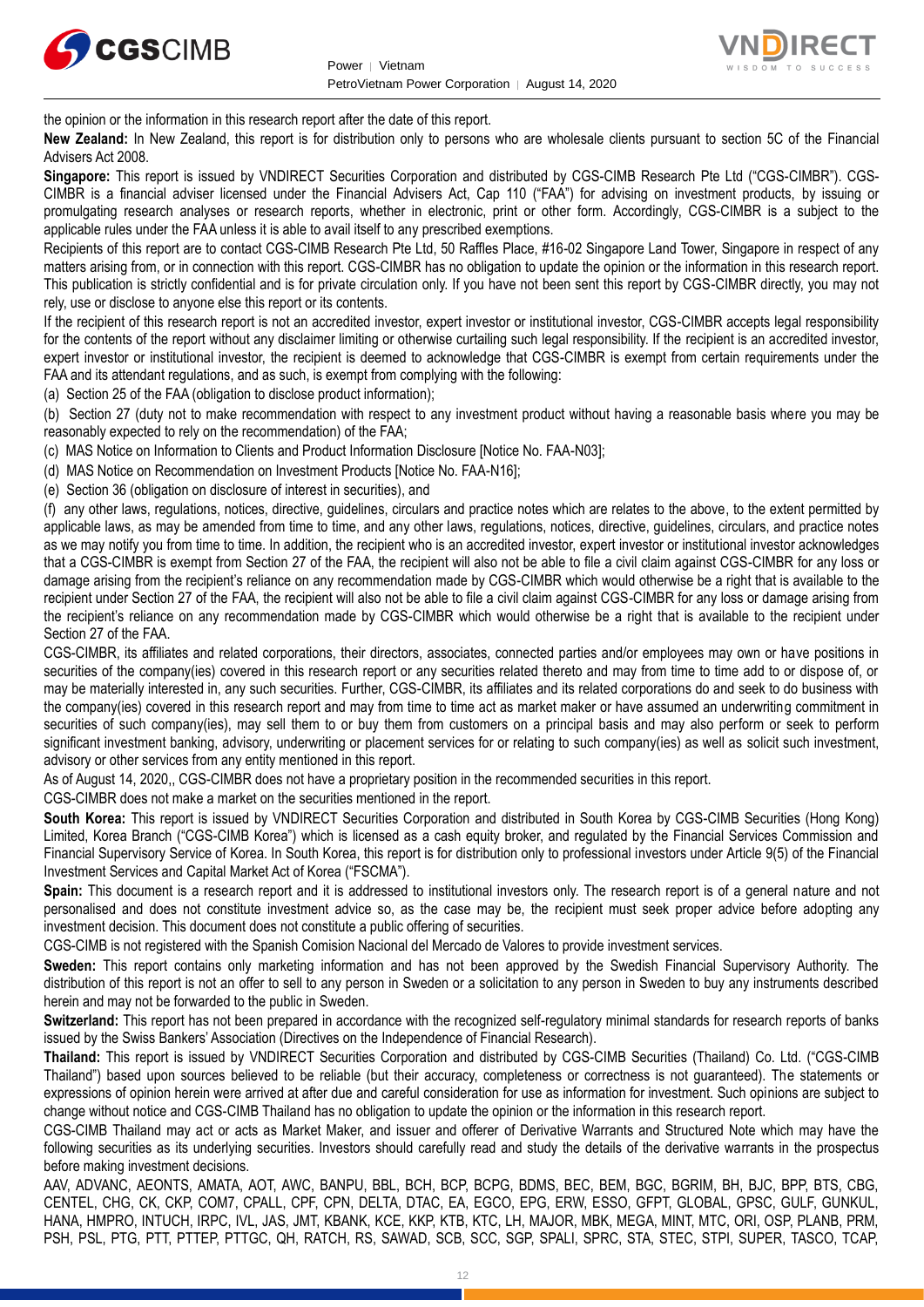



# THAI, THANI, THG, TISCO, TKN, TMB, TOA, TOP, TPIPP, TQM, TRUE, TTW, TU, VGI, WHA, BEAUTY, JMART, LPN, SISB, WORK.

## **Corporate Governance Report:**

The disclosure of the survey result of the Thai Institute of Directors Association ("IOD") regarding corporate governance is made pursuant to the policy of the Office of the Securities and Exchange Commission. The survey of the IOD is based on the information of a company listed on the Stock Exchange of Thailand and the Market for Alternative Investment disclosed to the public and able to be accessed by a general public investor. The result, therefore, is from the perspective of a third party. It is not an evaluation of operation and is not based on inside information.

The survey result is as of the date appearing in the Corporate Governance Report of Thai Listed Companies. As a result, the survey result may be changed after that date. CGS-CIMB Thailand does not confirm nor certify the accuracy of such survey result.

| <b>Range:</b><br>- - - - -      | 100<br>۵n<br>טע<br>ĴU | 89<br>80<br>$\sim$ | 70<br>70<br>.<br>. . | $\sim$ $\sim$<br>Below<br>$\sim$<br>. ט<br>v | : Result<br>N0<br>Jurvey: |
|---------------------------------|-----------------------|--------------------|----------------------|----------------------------------------------|---------------------------|
| -<br><b>Descrip</b><br>ription. | Lyonllont<br>∟∧∪∪แ∪เเ | 000ئ<br>Verv       | Good                 | N/A                                          |                           |

**United Arab Emirates:** The distributor of this report has not been approved or licensed by the UAE Central Bank or any other relevant licensing authorities or governmental agencies in the United Arab Emirates. This report is strictly private and confidential and has not been reviewed by, deposited or registered with UAE Central Bank or any other licensing authority or governmental agencies in the United Arab Emirates. This report is being issued outside the United Arab Emirates to a limited number of institutional investors and must not be provided to any person other than the original recipient and may not be reproduced or used for any other purpose. Further, the information contained in this report is not intended to lead to the sale of investments under any subscription agreement or the conclusion of any other contract of whatsoever nature within the territory of the United Arab Emirates.

**United Kingdom and European Economic Area (EEA):** In the United Kingdom and European Economic Area, this material is also being distributed by CGS-CIMB Securities (UK) Limited ("CGS-CIMB UK"). CGS-CIMB UK is authorized and regulated by the Financial Conduct Authority and its registered office is at 27 Knightsbridge, London, SW1X7YB. The material distributed by CGS-CIMB UK has been prepared in accordance with CGS-CIMB's policies for managing conflicts of interest arising as a result of publication and distribution of this material. This material is for distribution only to, and is solely directed at, selected persons on the basis that those persons: (a) are eligible counterparties and professional clients of CGS-CIMB UK; (b) have professional experience in matters relating to investments falling within Article 19(5) of the Financial Services and Markets Act 2000 (Financial Promotion) Order 2005 (as amended, the "Order"), (c) fall within Article 49(2)(a) to (d) ("high net worth companies, unincorporated associations etc") of the Order; (d) are outside the United Kingdom subject to relevant regulation in each jurisdiction, material(all such persons together being referred to as "relevant persons"). This material is directed only at relevant persons and must not be acted on or relied on by persons who are not relevant persons. Any investment or investment activity to which this material relates is available only to relevant persons and will be engaged in only with relevant persons.

This material is categorised as non-independent for the purposes of CGS-CIMB UK and therefore does not provide an impartial or objective assessment of the subject matter and does not constitute independent research. Consequently, this material has not been prepared in accordance with legal requirements designed to promote the independence of research and will not be subject to any prohibition on dealing ahead of the dissemination of research. Therefore, this material is considered a marketing communication.

**United States:** This research report is issued by VNDIRECT Securities Corporation and distributed in the United States of America by CGS-CIMB Securities (USA) Inc, a U.S. registered broker-dealer and an affiliate of CGS-CIMB Securities Sdn. Bhd. (formerly known as Jupiter Securities Sdn. Bhd.), CGS-CIMB Research Pte Ltd, PT CGS-CIMB Sekuritas Indonesia, CGS-CIMB Securities (Thailand) Co. Ltd, CGS-CIMB Securities (Hong Kong) Limited and CGS-CIMB Securities (India) Private Limited, and is distributed solely to persons who qualify as "U.S. Institutional Investors" as defined in Rule 15a-6 under the Securities and Exchange Act of 1934. This communication is only for Institutional Investors whose ordinary business activities involve investing in shares, bonds, and associated securities and/or derivative securities and who have professional experience in such investments. Any person who is not a U.S. Institutional Investor or Major Institutional Investor must not rely on this communication. The delivery of this research report to any person in the United States of America is not a recommendation to effect any transactions in the securities discussed herein, or an endorsement of any opinion expressed herein. CGS-CIMB Securities (USA) Inc, is a FINRA/SIPC member and takes responsibility for the content of this report. For further information or to place an order in any of the above-mentioned securities please contact a registered representative of CGS-CIMB Securities (USA) Inc.

CGS-CIMB Securities (USA) Inc. does not make a market on other securities mentioned in the report.

CGS-CIMB Securities (USA) Inc. has not managed or co-managed a public offering of any of the securities mentioned in the past 12 months.

CGS-CIMB Securities (USA) Inc. has not received compensation for investment banking services from any of the company mentioned in the past 12 months.

CGS-CIMB Securities (USA) Inc. neither expects to receive nor intends to seek compensation for investment banking services from any of the company mentioned within the next 3 months.

**United States Third-Party Disclaimer:** If this report is distributed in the United States of America by Raymond James & Associates, Inc ("RJA"), this report is third-party research prepared for and distributed in the United States of America by RJA pursuant to an arrangement between RJA and CGS-CIMB Securities International Pte. Ltd. ("CGS-CIMB"). CGS-CIMB is not an affiliate of RJA. This report is distributed solely to persons who qualify as "U.S. Institutional Investors" or as "Major U.S. Institutional Investors" as defined in Rule 15a-6 under the Securities and Exchange Act of 1934, as amended. This communication is only for U.S. Institutional Investors or Major U.S. Institutional Investor whose ordinary business activities involve investing in shares, bonds, and associated securities and/or derivative securities and who have professional experience in such investments. Any person who is not a U.S. Institutional Investor or Major U.S. Institutional Investor must not rely on this communication. The delivery of this report to any person in the U.S. is not a recommendation to effect any transactions in the securities discussed herein, or an endorsement of any opinion expressed herein. If you are receiving this report in the U.S from RJA, a FINRA/SIPC member, it takes responsibility for the content of this report. For further information or to place an order in any of the above-mentioned securities please contact a registered representative of CGS-CIMB Securities (USA) Inc. or RJA.<https://raymondjames.com/InternationalEquityDisclosures>

**Other jurisdictions:** In any other jurisdictions, except if otherwise restricted by laws or regulations, this report is only for distribution to professional,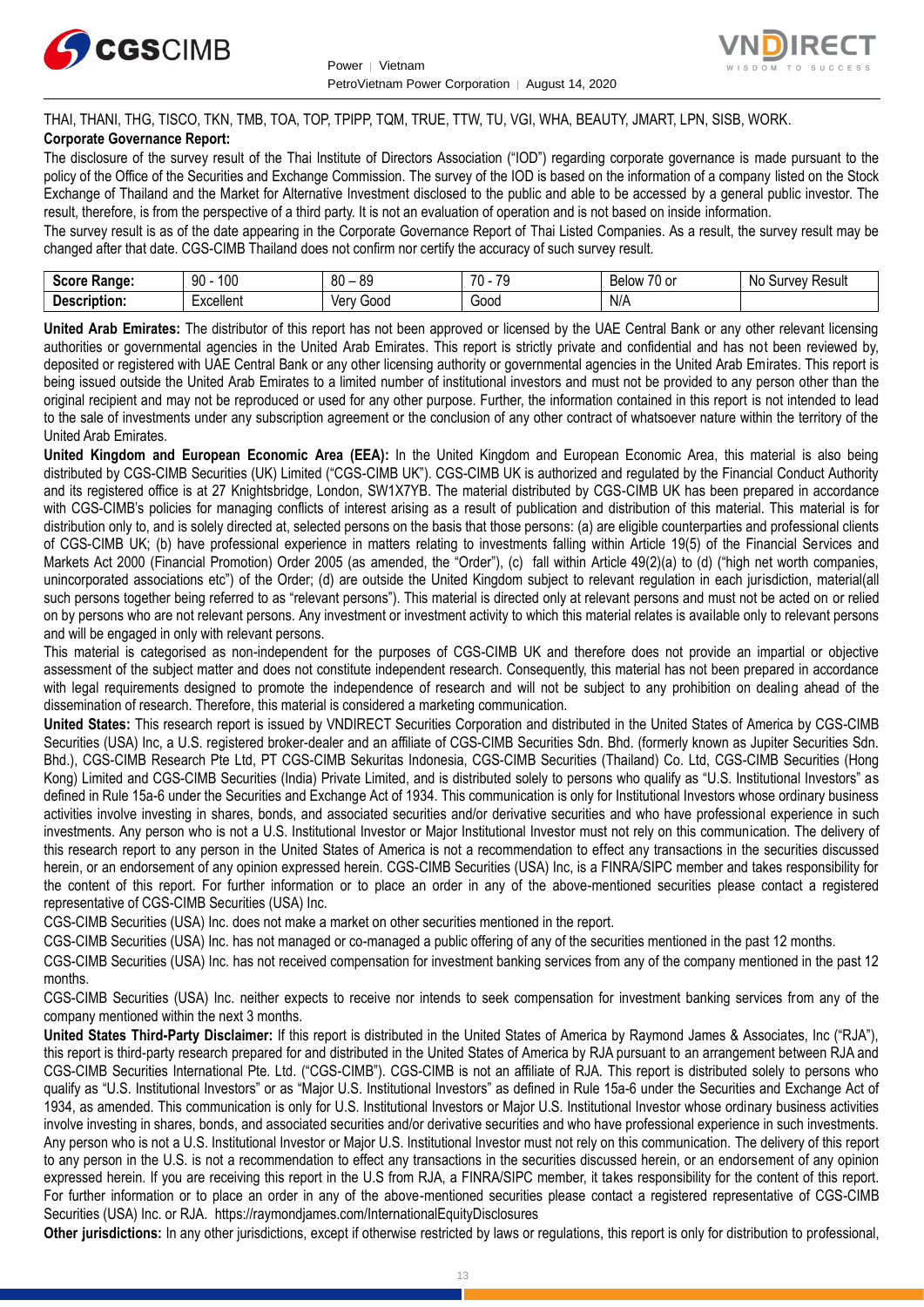



## institutional or sophisticated investors as defined in the laws and regulations of such jurisdictions.

| Distribution of stock ratings and investment banking clients for quarter ended on 30 June 2020 |                         |                                |  |
|------------------------------------------------------------------------------------------------|-------------------------|--------------------------------|--|
| 800 companies under coverage for quarter ended on 30 June 2020                                 |                         |                                |  |
|                                                                                                | Rating Distribution (%) | Investment Banking clients (%) |  |
| Add                                                                                            | 60.1%                   | 0.4%                           |  |
| Hold                                                                                           | 25.9%                   | 0.1%                           |  |
| Reduce                                                                                         | 14.0%                   | ).3%                           |  |

# **Spitzer Chart for stock being researched ( 2 year data )**

# **PetroVietnam Power Corporation (POW VN)**



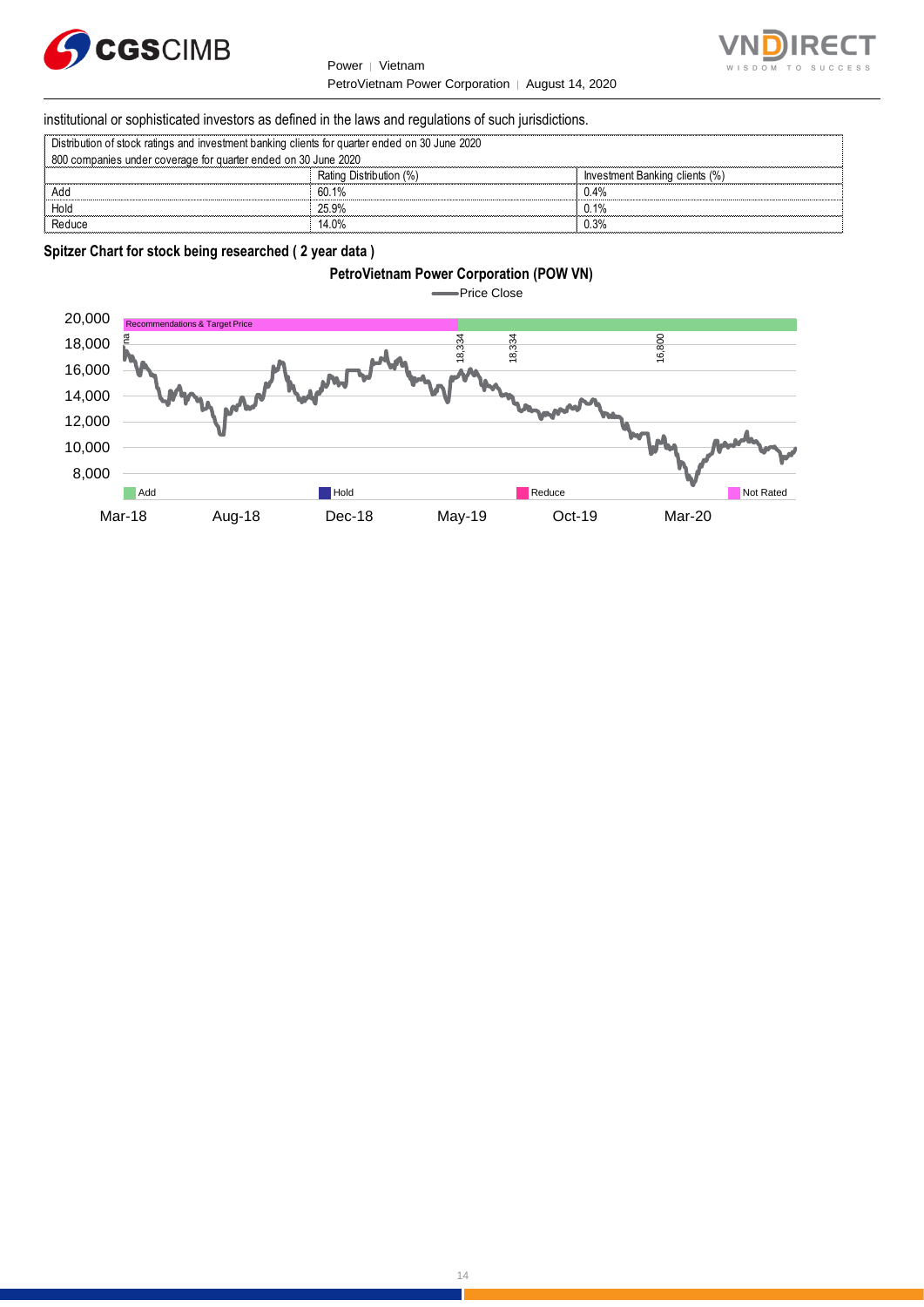



#### **Corporate Governance Report of Thai Listed Companies (CGR). CG Rating by the Thai Institute of Directors Association (Thai IOD) in 2019, Anti-Corruption 2019**

**ADVANC** – Excellent, Certified, **AEONTS** – Good, n/a, **AH** – Very Good, n/a, **AMATA** – Excellent, Declared, **ANAN** – Excellent, Declared, **AOT** – Excellent, n/a, **AP** – Excellent, Certified, **ASP** – Very Good, Certified, **BAM** – not available, n/a, **BANPU** – Excellent, Certified, **BAY** – Excellent, Certified, **BBL** – Very Good, Certified, **BCH** – Good, Certified, **BCP** - Excellent, Certified, **BCPG** – Excellent, Certified, **BDMS** – Very Good, n/a, **BEAUTY** – Good, n/a, **BEC** – Very Good, n/a, **BGRIM** – Very Good, Declared, **BH** - Good, n/a, **BJC** – Very Good, n/a, **BJCHI** – Very Good, Certified, **BLA** – Very Good, Certified, **BPP** – Very Good, Declared, **BR** - Good, n/a, **BTS** - Excellent, Certified, **CBG** – Very Good, n/a, **CCET** – Good, n/a, **CENTEL** – Very Good, Certified, **CHAYO** - Good, n/a, **CHG** – Very Good, Declared, **CK** – Excellent, n/a, **COL** – Excellent, Declared, **CPALL** – Excellent, Certified, **CPF** – Excellent, Certified, **CPN** - Excellent, Certified, **CPNREIT** – not available, n/a, **CRC** – not available, n/a, **DELTA** - Excellent, Declared, **DEMCO** – Excellent, Certified, **DDD** – Very Good, n/a, **DIF** – not available, n/a, **DREIT** – not available, n/a, **DTAC** – Excellent, Certified, **EA** – Excellent, n/a, **ECL** – Very Good, Certified, **EGCO** - Excellent, Certified, **EPG** – Very Good, n/a, **ERW** – Very Good, n/a, **GFPT** - Excellent, Certified, **GGC** – Excellent, Certified, **GLOBAL** – Very Good, n/a, **GLOW** – Very Good, Certified, **GPSC** – Excellent, Certified, **GULF** – Very Good, n/a, **GUNKUL** – Excellent, Certified, **HANA** - Excellent, Certified, **HMPRO** - Excellent, Certified, **HUMAN** – Good, n/a, **ICHI** – Excellent, Declared, **III** – Excellent, n/a, **INTUCH** - Excellent, Certified, **IRPC** – Excellent, Certified, **ITD** – Very Good, n/a, **IVL** - Excellent, Certified, **JASIF** – not available, n/a, **BJC** – Very Good, n/a, **JMT** – Very Good, n/a, **KBANK** - Excellent, Certified, **KCE** - Excellent, Certified, **KKP** – Excellent, Certified, **KSL** – Excellent, Certified, **KTB** - Excellent, Certified, **KTC** – Excellent, Certified, **LH** - Excellent, n/a, **LPN** – Excellent, Certified, **M** – Very Good, Certified, **MACO** – Very Good, n/a, **MAJOR** – Very Good, n/a, **MAKRO** – Excellent, Certified, **MALEE** – Excellent, Certified, **MC** – Excellent, Certified, **MCOT** – Excellent, Certified, **MEGA** – Very Good, n/a, **MINT** - Excellent, Certified, **MK** – Very Good, n/a, **MTC** – Excellent, n/a, **NETBAY** – Very Good, n/a, **OSP** – Very Good, n/a, **PLANB** – Excellent, Certified, **PLAT** – Very Good, Certified, **PR9** – Excellent, n/a, **PSH** – Excellent, Certified, **PSTC** – Very Good, Certified, **PTT** - Excellent, Certified, **PTTEP** - Excellent, Certified, **PTTGC** - Excellent, Certified, **QH** – Excellent, Certified, **RATCH** – Excellent, Certified, **ROBINS** – Excellent, Certified, **RS** – Excellent, n/a, **RSP** – not available, n/a, **S** – Excellent, n/a, **SAPPE** – Very Good, Declared, **SAT** – Excellent, Certified, **SAWAD** – Very Good, n/a, **SC** – Excellent, Certified, **SCB** - Excellent, Certified, **SCC** – Excellent, Certified, **SCN** – Excellent, Certified, **SF** – Good, n/a, **SHR** – not available, n/a, **SIRI** – Very Good, Certified, **SPA** - Good, n/a, **SPALI** - Excellent, n/a, **SPRC** – Excellent, Certified, **STA** – Very Good, Certified, **STEC** – Excellent, n/a, **SVI** – Excellent, Certified, **SYNEX** – Excellent, Certified, **TASCO** – Excellent, Certified, **TCAP** – Excellent, Certified, **THANI** – Excellent, Certified, **TIPCO** – Very Good, Certified, **TISCO** - Excellent, Certified, **TKN** – Very Good, n/a, **TMB** - Excellent, Certified, **TNR** – Very Good, Certified, **TOP** - Excellent, Certified, **TPCH** – Good, n/a, **TPIPP** – Good, n/a, **TRUE** – Excellent, Certified, **TU** – Excellent, Certified, **TVO** – Excellent, Declared, **UNIQ** – not available, n/a, **VGI** – Excellent, Certified, **WHA** – Excellent, Certified, **WHART** – not available, n/a, **WICE** – Excellent, Certified, **WORK** – Good, n/a.

1 CG Score 2019 from Thai Institute of Directors Association (IOD)

2 AGM Level 2018 from Thai Investors Association

3 Companies participating in Thailand's Private Sector Collective Action Coalition Against Corruption programme (Thai CAC) under Thai Institute of Directors (as of November 30, 2018) are categorised into:

companies that have declared their intention to join CAC, and companies certified by CAC.

4 [The Stock Exchange of Thailand : the record of listed companies with corporate sustainable development "Thai sustainability Investment 2018"](http://www.set.or.th/sustainable_dev/en/sr/sri/tsi_p1.html) included:

SET and mai listed companies passed the assessment conducted by the Stock Exchange of Thailand: THSI (SET) and THSI (mai)

SET listed companies passed the assessment conducted by the Dow Jones Sustainability Indices (DJSI)

# **RECOMMENDATION FRAMEWORK**

| <b>Stock Ratings</b>   | Definition:                                                                                                                                                                                                                                                       |
|------------------------|-------------------------------------------------------------------------------------------------------------------------------------------------------------------------------------------------------------------------------------------------------------------|
| Add                    | The stock's total return is expected to reach 15% or higher over the next 12 months.                                                                                                                                                                              |
| Hold                   | The stock's total return is expected to be between negative 10% and positive 15% over the next 12 months.                                                                                                                                                         |
| Reduce                 | The stock's total return is expected to fall below negative 10% over the next 12 months.                                                                                                                                                                          |
|                        | The total expected return of a stock is defined as the sum of the:(i) percentage difference between the target price and the current price and (ii)<br>the forward net dividend yields of the stock. Stock price targets have an investment horizon of 12 months. |
| <b>Sector Ratings</b>  | Definition:                                                                                                                                                                                                                                                       |
| Overweight             | An Overweight rating means stocks in the sector have, on a market cap-weighted basis, a positive absolute<br>recommendation.                                                                                                                                      |
| Neutral                | A Neutral rating means stocks in the sector have, on a market cap-weighted basis, a neutral absolute recommendation.                                                                                                                                              |
| Underweight            | An Underweight rating means stocks in the sector have, on a market cap-weighted basis, a negative absolute<br>recommendation.                                                                                                                                     |
| <b>Country Ratings</b> | Definition:                                                                                                                                                                                                                                                       |
| Overweight             | An Overweight rating means investors should be positioned with an above-market weight in this country relative to<br>benchmark.                                                                                                                                   |
| Neutral                | A Neutral rating means investors should be positioned with a neutral weight in this country relative to benchmark.                                                                                                                                                |
| Underweight            | An Underweight rating means investors should be positioned with a below-market weight in this country relative to<br>benchmark.                                                                                                                                   |

#### **Hien Tran Khanh – Deputy Head of Research** Email: [hien.trankhanh@vndirect.com.vn](mailto:hien.trankhanh@vndirect.com.vn)

**Mai PHAM – Senior Analyst** Email: [mai.phamle@vndirect.com.vn](mailto:mai.phamle@vndirect.com.vn)